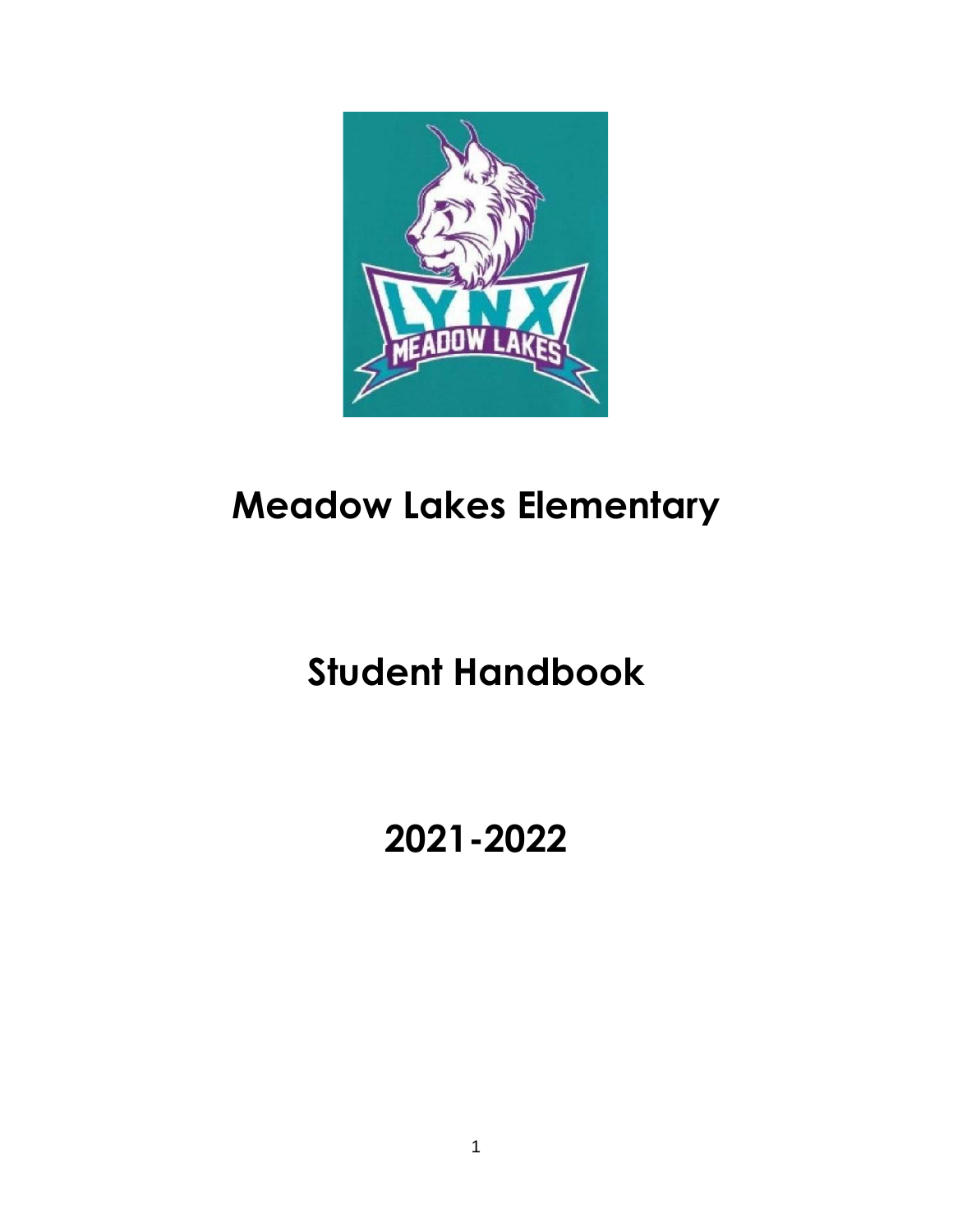*In partnership with home and community, our mission is to develop responsible citizens and lifelong learners.*

**Matanuska-Susitna Borough School District**

*[www.](http://www.matsuk12.us/)[matsu](http://www.matsuk12.us/)[k12.us](http://www.matsuk12.us/)*

**Principal:** Mary Watts

**Physical Address:** 1741 N Pittman Rd. Wasilla, AK 99654

**Mailing Address:** 7362 W Parks Hwy, #824, Wasilla, AK 99623

Office: (907) 352-6100 Fax: (907) 352-6147

Website: https://www.matsuk12.us/mle <https://www.facebook.com/1741PITTMAN>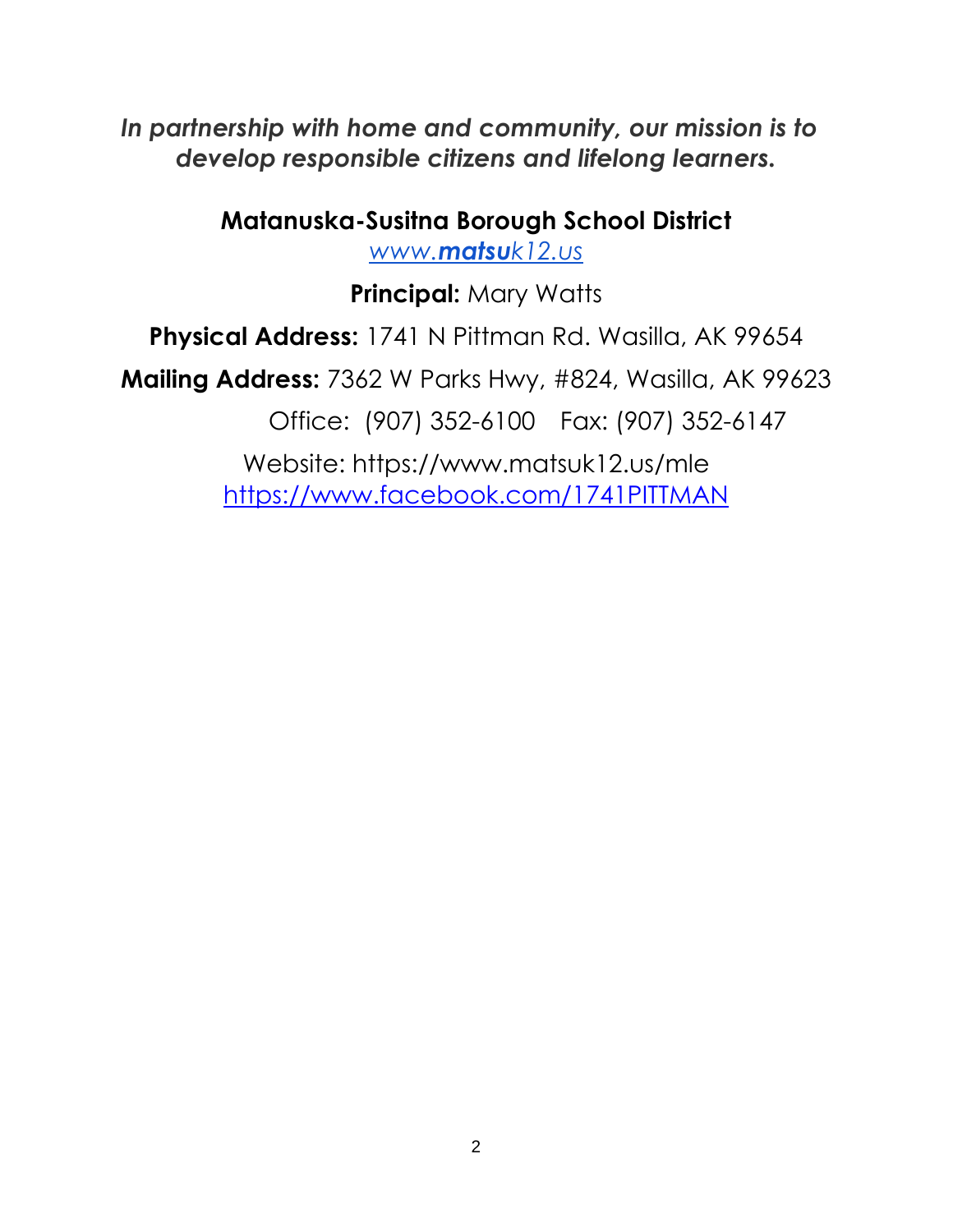# **Table of Contents**

| Meadow Lakes Elementary Beliefs and Mission StatementPage 7                                              |                                                                                                       |
|----------------------------------------------------------------------------------------------------------|-------------------------------------------------------------------------------------------------------|
|                                                                                                          |                                                                                                       |
| Attendance<br>Notifying school of absences<br>Morning Drop off                                           | <b>School Dismissal Manager</b><br>Bus concerns<br>Pick-Up List                                       |
| Afternoon Pick up                                                                                        |                                                                                                       |
| Guidelines for Success<br><b>Bullying</b><br>Items brought from home (including<br>personal electronics) | Playground and Common Area<br><b>Expectations for students</b><br>Fighting<br><b>Office Referrals</b> |
| Gum, Candy, Soda                                                                                         |                                                                                                       |
|                                                                                                          |                                                                                                       |
| What to wear to school<br>How to be prepared for Recess                                                  | Lost and Found<br>Borrowing clothes at school                                                         |
|                                                                                                          |                                                                                                       |
| <b>Fire Drills</b><br><b>Bomb Threat Drills</b><br><b>ALiCE Drills</b>                                   | <b>Earthquake Drills</b><br><b>Offsite Evacuation Procedure</b>                                       |
|                                                                                                          |                                                                                                       |
| Medication<br>Visits to the nurse's office.<br>Spare supplies for students                               | Human Growth & Development<br>$\bullet$<br>Class<br><b>Annual Health Screening</b>                    |

Resources for Students and Families at School…………..……...Page 15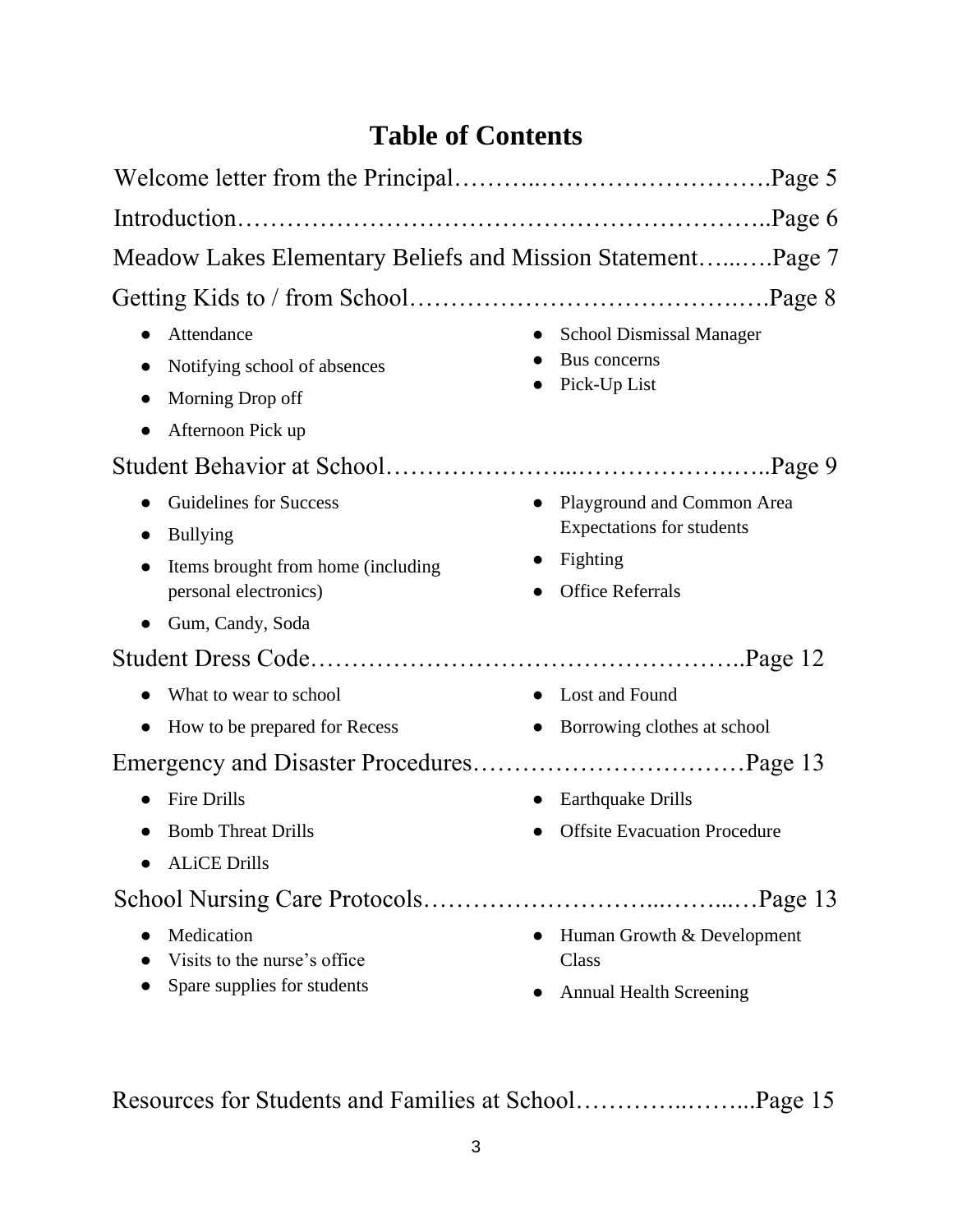| <b>School Counseling</b><br>Tutoring<br>$\bullet$<br>Multi-Tiered System of Support<br>$\bullet$<br><b>Special Education Programs</b><br>Social Skills Groups | <b>Federal Programs</b><br>Talented and Gifted Program<br><b>MLE</b> Library Instruction<br>$\bullet$<br>Music Instruction<br>$\bullet$<br><b>Physical Education</b><br>$\bullet$<br><b>Field Trips</b><br>$\bullet$ |
|---------------------------------------------------------------------------------------------------------------------------------------------------------------|----------------------------------------------------------------------------------------------------------------------------------------------------------------------------------------------------------------------|
|                                                                                                                                                               |                                                                                                                                                                                                                      |
| Parent & Family Engagement Nights                                                                                                                             | <b>Classroom Parties</b><br>$\bullet$                                                                                                                                                                                |
| <b>Extracurriculars for Students</b><br>$\bullet$                                                                                                             | <b>Student Performances</b><br>$\bullet$                                                                                                                                                                             |
|                                                                                                                                                               |                                                                                                                                                                                                                      |
| Parent/Teacher Communication<br><b>School Newsletters</b>                                                                                                     | Parent Requests for student class<br>$\bullet$<br>assignment                                                                                                                                                         |
| <b>Parent/Teacher Conferences</b>                                                                                                                             | Technology<br>$\bullet$                                                                                                                                                                                              |
| <b>School Staff Directory</b>                                                                                                                                 | <b>Volunteer Policy</b>                                                                                                                                                                                              |
| School Facebook page<br><b>School Website</b>                                                                                                                 | Visiting School during the School<br>Day                                                                                                                                                                             |
|                                                                                                                                                               | <b>School Supplies</b><br>$\bullet$                                                                                                                                                                                  |
|                                                                                                                                                               |                                                                                                                                                                                                                      |
| Grading                                                                                                                                                       | Curriculum / Instruction<br>$\bullet$                                                                                                                                                                                |
| <b>Mandated Reporting</b><br>$\bullet$                                                                                                                        | <b>Contractual Working Hours</b>                                                                                                                                                                                     |

● Mandated Reporting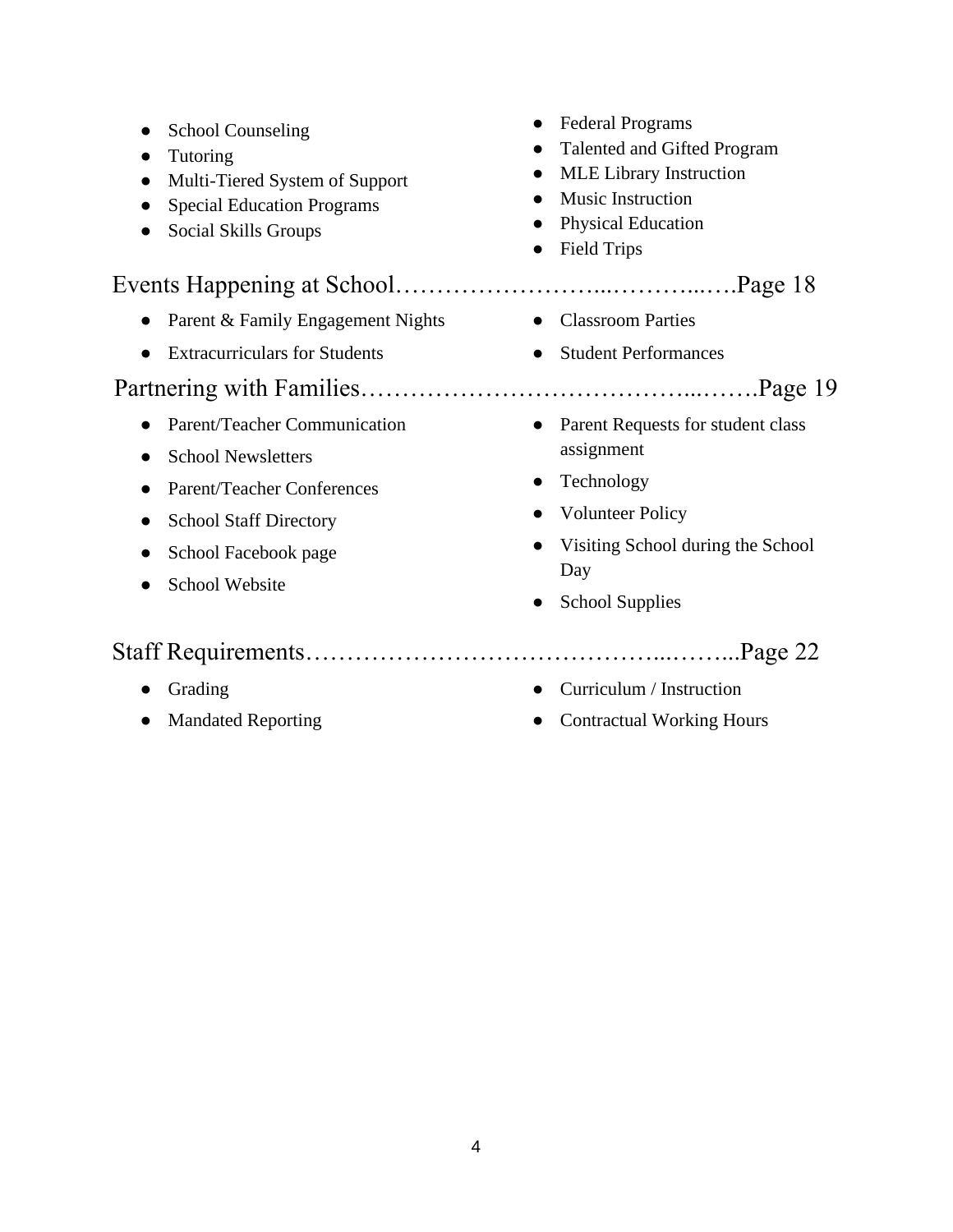Dear Families,

Welcome to Meadow Lakes Elementary! On behalf of the entire staff, I'd like to invite you to get to know our school and its community. With a staff of 55 adults and an enrollment of around 300 students, you've got a great team of people ready to welcome you into the building and cheer you on as your students grow!

We are the proud home of the Lynx. Our PreK-5<sup>th</sup> grade elementary school is focused on getting all students what they need to grow academically, emotionally, socially, and behaviorally. We use a combination of whole group, small group, and individualized instruction and support to help each child demonstrate progress and be successful.

We believe in partnering with parents and our community to help students achieve their goals. Our team of teachers, paraprofessionals, tutor advisors, specialists, school psychologist, school counselors, kitchen servers, custodians, and administrative staff are all here to work with families to achieve common goals for each one of our Lynx students.

In addition to traditional classroom structures for reading, writing, and math, we offer daily skills block time for students to receive guided instruction on their individual academic needs. Our Kindergarten and First grade classrooms received daily tutor advisor support to help all students have positive experiences during their earliest learning years. We also have a variety of special education programs, including Behavior Support, Preschool, Academic Resource, Intensive Resource, RISE (Reaching Independence through Structured Environments), as well as occupational therapy, physical therapy, speech therapy, and adaptive physical education.

 Meadow Lakes Elementary also houses a Federal Programs Preschool that offers both morning and afternoon sessions for children. Our migrant education program is growing and developing each day. We also have an amazing case worker for students that are English Language learners.

We know all children can learn. We believe all children want to do well and find success. We will help all families along the way. Thank you for joining and partnering with us down your child(ren)'s educational path.

Sincerely,

Many Watts

Mary Watts Principal (907) 352-6100 [mary.watts@matsuk12.us](mailto:mary.watts@matsuk12.us)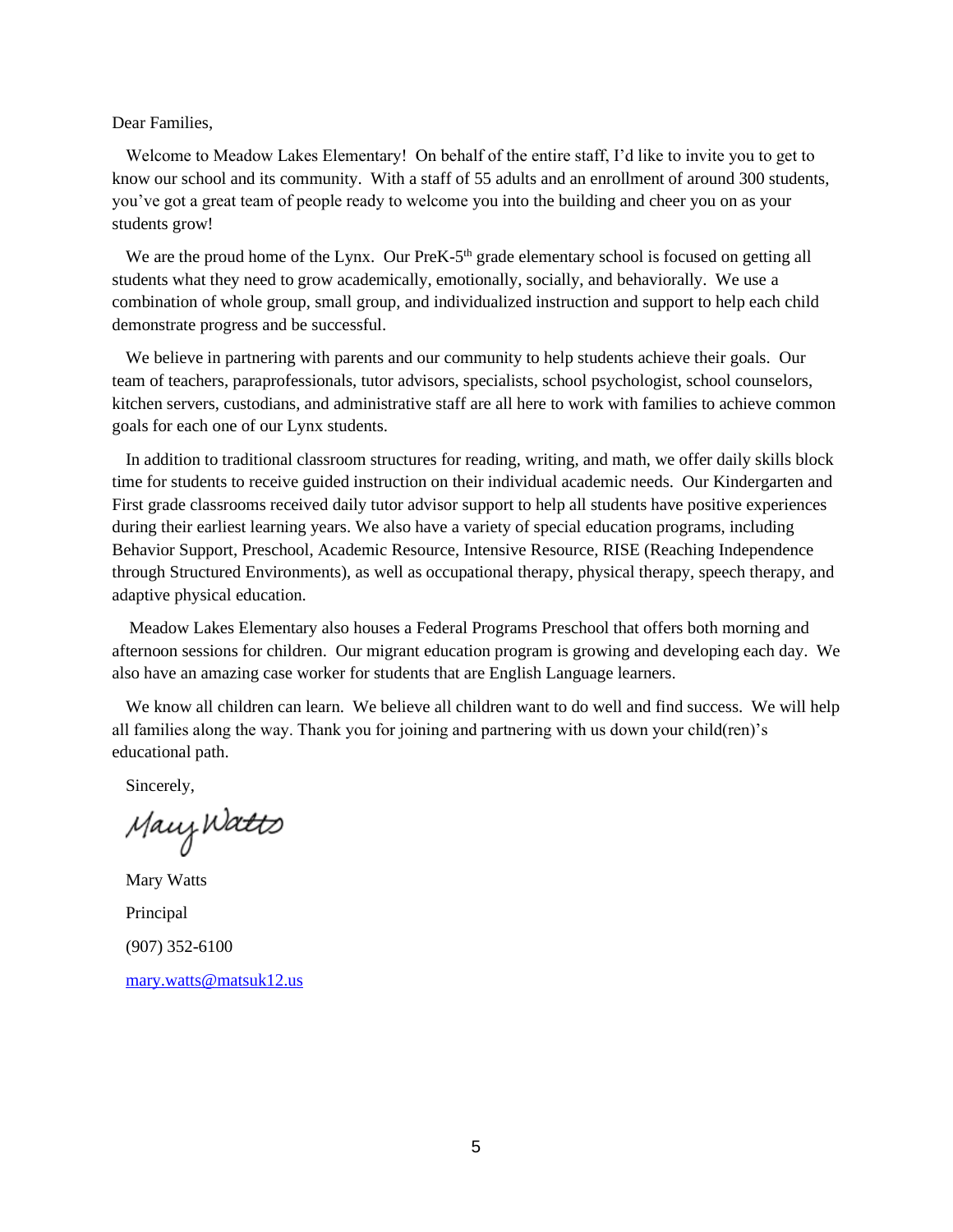#### *Introduction*

*This entire Handbook is subject to the laws of the United States and Alaska and policies of the local Borough School District and is subject to any School Board policy changes.*

*This Student Handbook is intended to be a general guide for parents and students. It does not contain the details of each school's regulations. It should be understood that no one document can contain policies to cover every single situation than can occur in a public-school setting. The unit school principal or teaching principal has the responsibility to make decisions and develop each school's detailed policy implementation. Any questions that may arise as this document is read should be referred to the unit administrator for clarification and/or answers.*

*For more information, please contact the following person(s):*

*The Chief School Administrator/Superintendent: Dr. Randy Trani (907)746-9255*

> *Meadow Lakes Elementary Principal: Mary Watts (907) 352-6100*

*Or visit the district website: www.matsuk12.us*

**Note**: You may visit the district's website to complete a teacher/administrator performance form.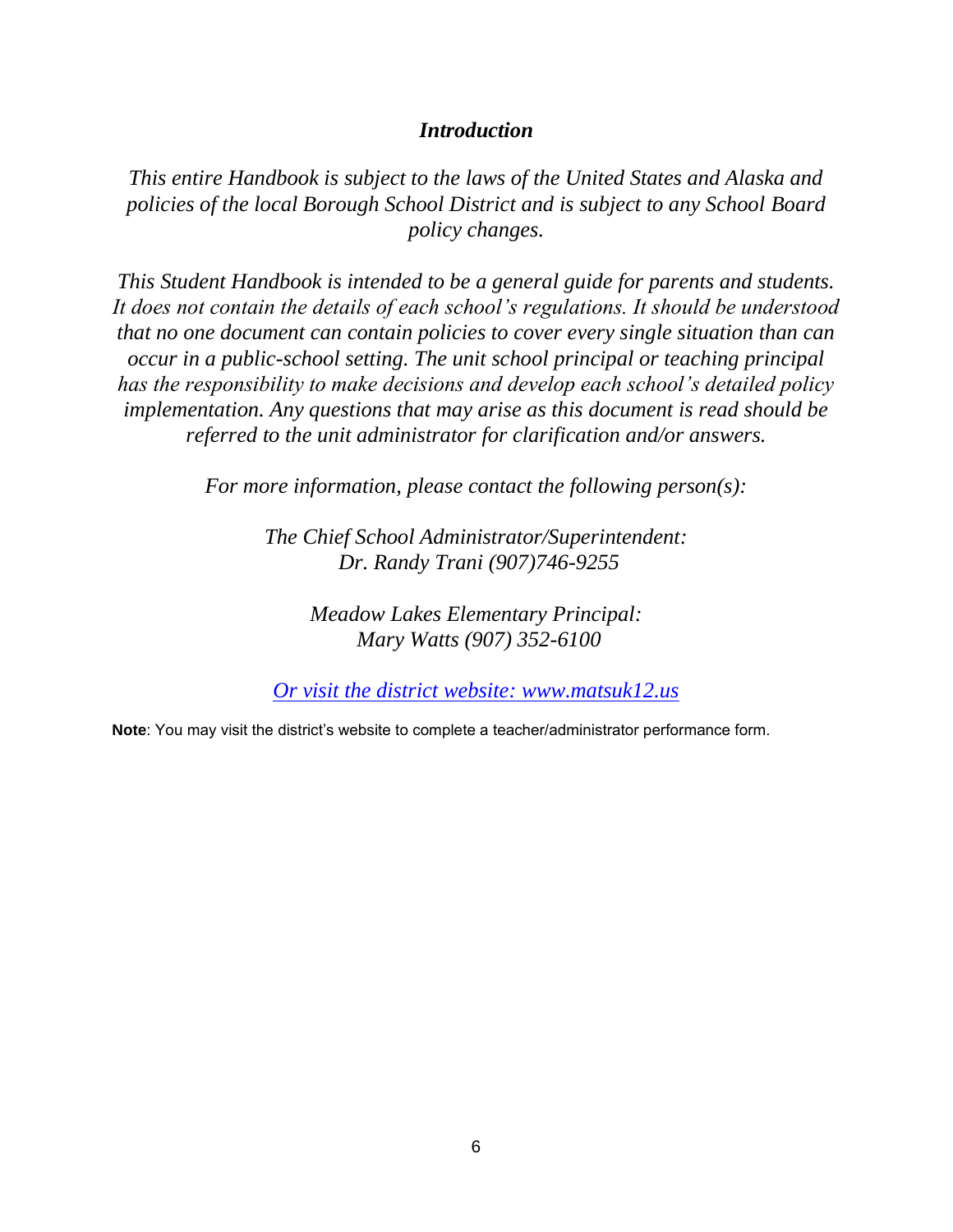# **Meadow Lakes Elementary School Belief Statement:**

*We believe all children deserve to be loved, respected, and challenged in a school that is safe, supportive, and inclusive for all. We believe that the collaboration between the home, school, and community has a direct impact on the quality of the educational experience of each student. We believe every child contributes to our classrooms and school through their culture, character, and experiences. We believe learning is a responsibility shared by students, teachers, and families, and the community. We believe that all expectations need to be explicitly taught and reinforced using a variety of methods. We believe that students should be exposed to a variety of different teaching methods, materials, and technology to inspire them to be lifelong learners.*

# **Meadow Lakes Elementary School Mission Statement:**

*In partnership with home and community, our mission is to develop responsible citizens and lifelong learners.*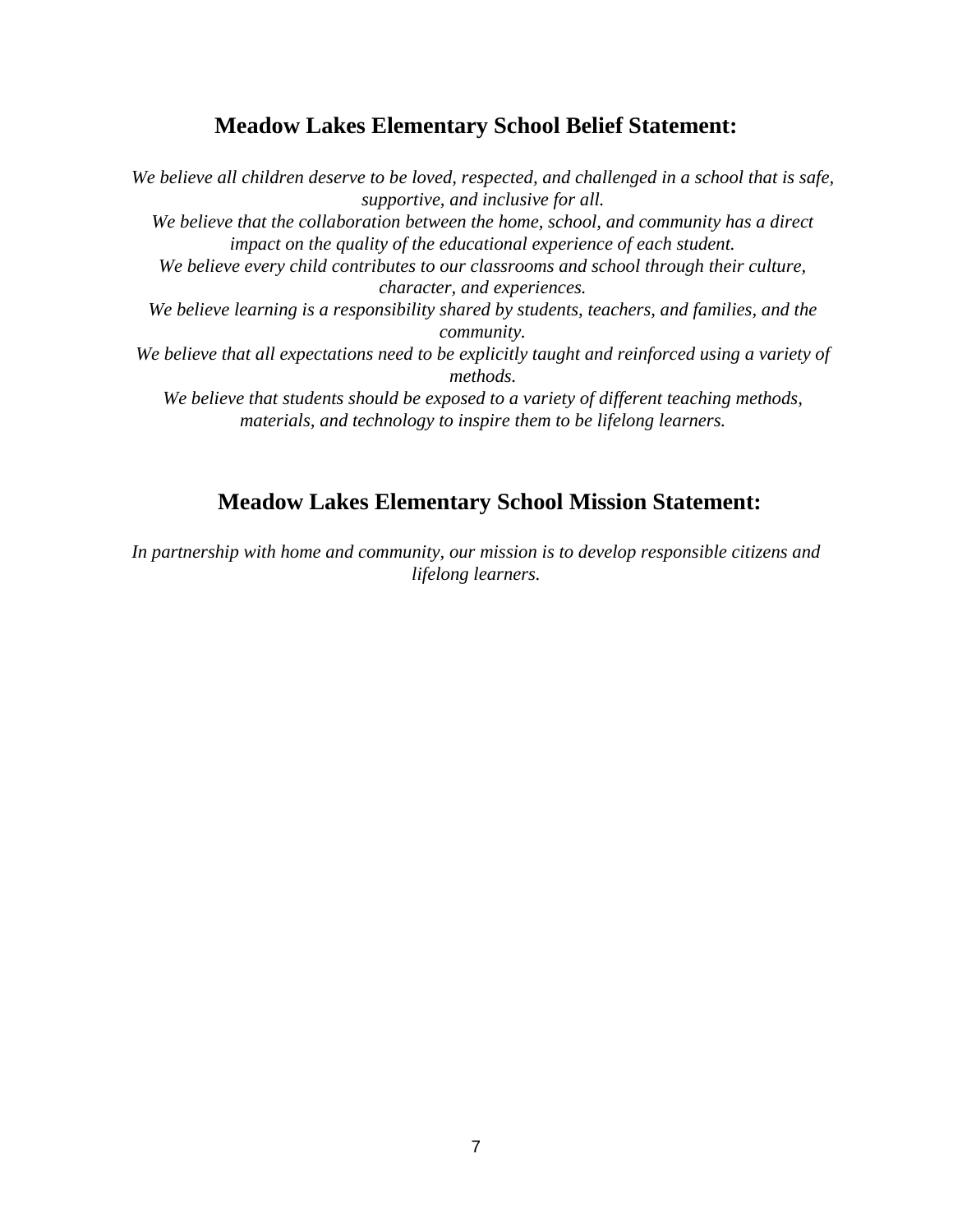# **Getting Kids To and From School**

#### **Attendance:**

Regular attendance is the key to every child's success at school. Parents, students, and schools need to work together to promote regular attendance and success. Parents of habitually absent students can expect regular calls from the classroom teacher or school administration. In some cases, a referral may be made to the Office of Children's Services.

#### **Tardy Policy:**

Children should be in class by 9:15 a.m. Students are considered tardy if they are not in their classrooms by 9:21 a.m. A tardy student should report to the office upon arrival. Persistent tardiness is a matter of serious concern. Students in Kindergarten through  $2<sup>nd</sup>$  grade receive reading instruction each morning; habitually late students may struggle in academic areas, especially reading.

#### **Absence Policy:**

Children who do not attend school will be counted absent, either excused or unexcused. Students who spend less than 3.5 hours at school, regardless of the time, are considered half-day absent. Students that spend more than 3.5 hours at school are considered full-day present. Parents are encouraged to report any absences using ParentVue online or by calling the office. Teachers will work with parents to plan for missing work to be provided. Teachers are unable to provide missing work in less than 24 hours.

#### **Student Arrival:**

Students riding the bus to school will be released from the bus at the 9:00 a.m. bell. Staff will dismiss one bus at a time and lead the students into the building.

Students being dropped off for school can be dropped off between 9:00 a.m. and 9:15 a.m. Students are not able to be dropped off prior to 9:00 a.m. as adults are not available to supervise them. Parents will pull up to the "drop off zone" found on the side of the building closest to the driveway and near the portables. Students will exit the car and walk into the side door of the building. Parents can also park their car and walk with their child into school. Please remember to use the crosswalk when walking from the parking lot into school.

## **Student Afternoon Pick Up:**

Students will exit the building at 3:45. Parents wanting to pick up their students can drive through the pick up lane in the front of the building. Students will be staggered by grade level either on the sidewalk adjacent to school (grades PreK-2) or in the cordoned-off zone of the parking lot (grades 3-5). Parents are also welcome to park their car and walk to their student's teacher to have the child released. Please remember to use the crosswalk when picking your child up from school. Parents or other authorized adults should be prepared to show identification prior to the release of a student.

Students riding the bus will exit the building at 3:45. Teachers will supervise students boarding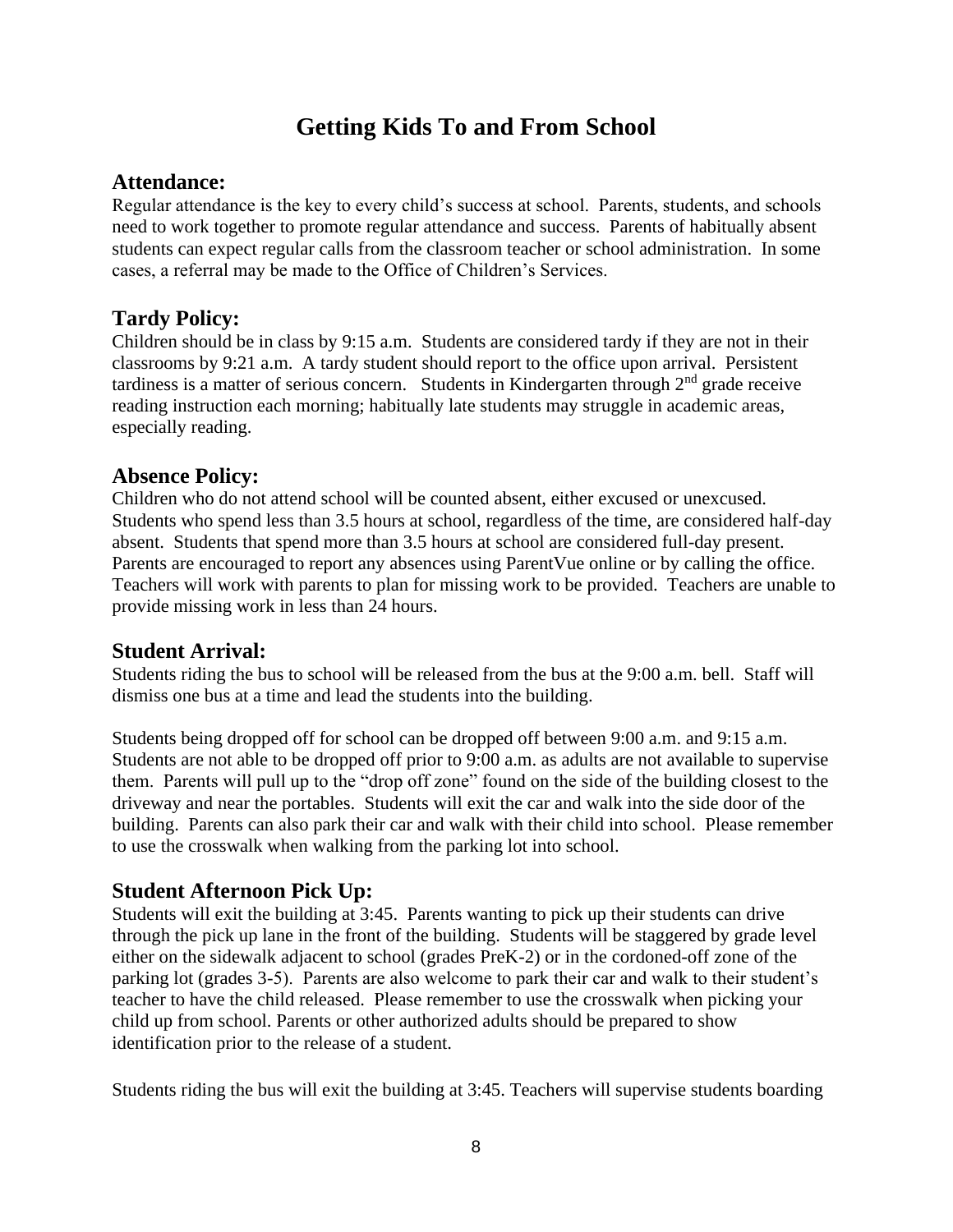the bus prior to bringing "pick-up" students over the sidewalk or parking lot. Students that have boarded the bus are not allowed to leave the bus, unless in case of emergency (such as needing to use the bathroom). Students, once out of the building, are not able to re-enter the building to retrieve forgotten items.

#### **School Dismissal Manager:**

School Dismissal Manager is an app for your phone or tablet that allows us to more efficiently transport students home. Parents are encouraged to sign up for a free account and use it regularly to denote a student's default mode of transportation home or to make an exception, set a rule (such as every Tuesday afternoon), or to provide other pertinent information to the school. If you need assistance in setting up an account, please speak to the School Registrar. Please note that School Dismissal Manager reports are printed around 3:00 p.m. each day. Changes to your child's route home need to be entered prior to 3:00 p.m. each day.

# **Pick Up Lists:**

Please ensure that you are listing all adults that are safe to transport your child from school each day when you register your child. Any changes to the list can be made in ParentVue throughout the year. We will request photo identification of all adults to whom we release children (until they are known). If unlisted or unknown adults arrive to pick up students, parents will be called.

# **Student Behavior at School**

We believe all students require instruction and support in managing their behavior and emotions at school. Students are rewarded for positive behavioral choices with PRIDE paws, which can be used toward purchases in their classroom stores. Several teachers also use Class Dojo, which rewards students as individuals and entire classes with points for positive behavior. Students are often also able to earn school-wide privileges and opportunities through their positive choices. Students are expected to follow our Guidelines for Success, as outlined below:

#### **P: Personal Responsibility**

- I will do what I am supposed to do.
- I will be on task.
- I will be prepared.
- I will follow rules.

#### **R: Respect**

- I will treat others with kindness.
- I will use and model good manners with others.
- I will listen to the speaker.

#### **I: Integrity**

- I will be honest.
- I will do the right thing, even if no one is looking.

#### **D: Determination**

● I will set goals for myself and actively work toward them.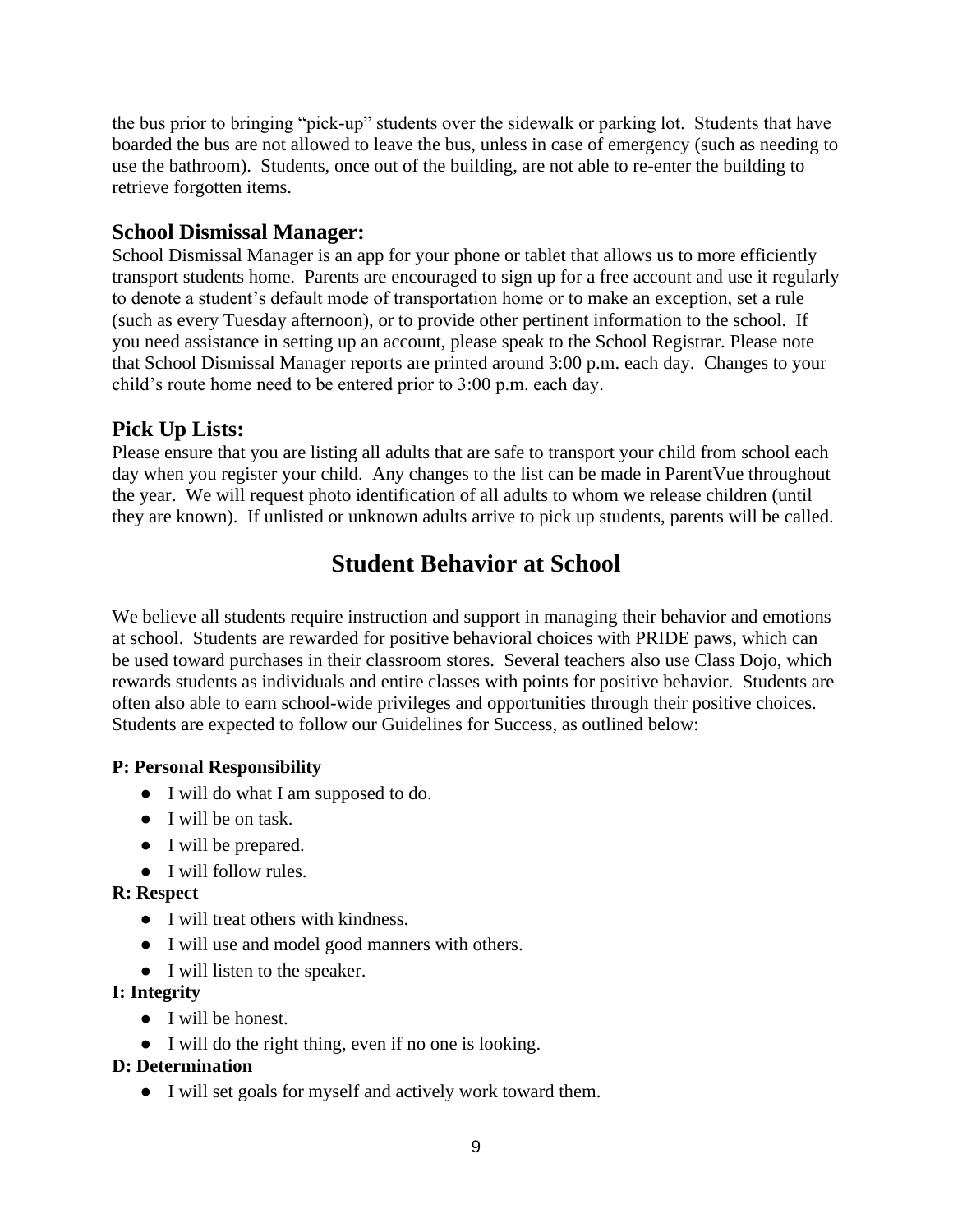- I will persevere (keep trying), even when doing something difficult.
- I will use a growth mindset and I-Can attitude.

#### **E: Empathy**

- I will show I care for myself and others.
- I will consider how others feel and be sure my behavior doesn't cause a problem for them.
- I will treat others with kindness.

# **Playground / Common Area Expectations Hallway Expectations:**

- During before and after school transitions, students are encouraged to speak with each other at a voice level one or two.
- During the instructional day, students will walk in teacher-led lines on the right side of the hallway with a voice level as close to zero as possible. This will help ensure the learning taking place within classrooms is not disrupted by unnecessary hallway noise.
- Students will face the front while walking on the right side of the hallway, either in lines or during independent transition before or after school. Students will refrain from running in hallways.
- Students will keep their hands at their sides and to themselves. Students will refrain from touching the walls, decorations on the walls, or students around them while in the hallway.

## **Restroom Expectations:**

- Students will sign out from their classroom prior to using the restroom.
- Students will return to class from the restroom within three minutes of leaving class.
- Students are expected to flush the toilet after use.
- Students are expected to use one pump of soap for washing their hands and three pumps of paper towels for drying.
- Students are expected to throw their paper towels in the trash after use.
- Students are expected to notify an adult if there are problems in the restroom (messes, graffiti, lack of toilet paper/soap/paper towels)

## **Playground Expectations:**

Students and parents can view the playground rules and expectations [here.](https://docs.google.com/spreadsheets/d/1rTNaZjkgTQlRNkhD1R71ACbb6uw8dMduotjHtXaXkv0/edit?usp=sharing) Students are expected to follow directions, share equipment, and demonstrate kindness while having fun at recess. Students are required to bring proper outdoor gear or will be asked to call home to request a mid-day gear delivery. Students that are not feeling well are not able to stay inside the classroom or nurse's office during recess, unless ordered by a doctor. Students are not allowed to bring toys, balls, or other equipment from home to use.

## **Personal Items Brought from Home:**

Students should leave toys, games, blankets, pillows, etc. at home during the school day. If there is a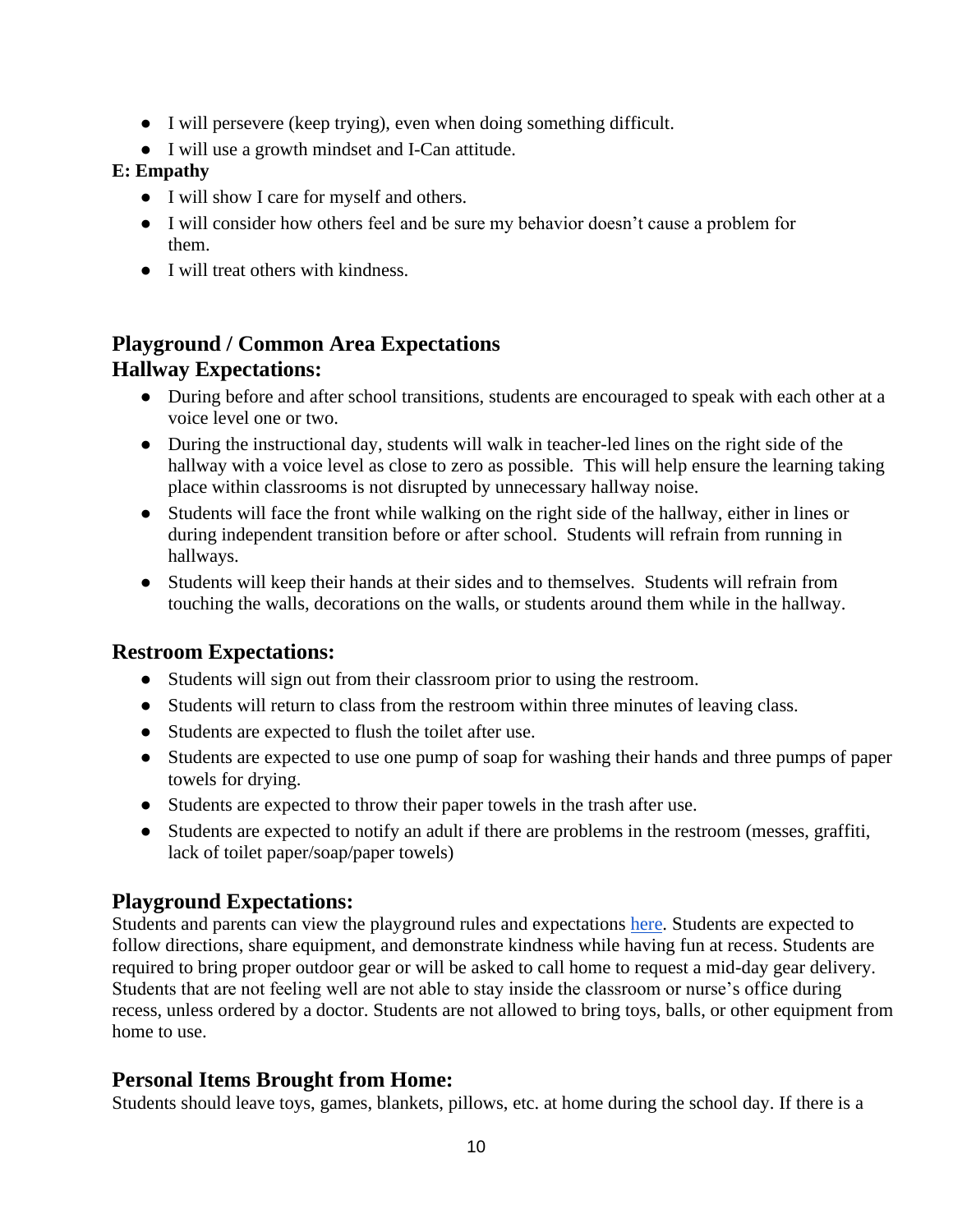special occasion (such as a class party), parents will receive a notification from the classroom teacher clarifying which personal items can be brought to school and why. Students that opt to bring personal items from home that are not essential to learning can expect the teacher to keep it in a safe yet inaccessible space for the entirety of the school day.

Students that opt to bring personal cellphones to school each day will be required to keep them in their backpacks during the school day. The school is not responsible for any lost personal items brought to school, including cell phones or other electronics.

#### **Gum/Candy/Soda**

Students are not allowed to chew gum, eat candy, or drink soda during the instructional day. Though some parents may opt to send candy in a lunch as a treat, it is not recommended. Gum and soda are not allowed at any point during the school day. In the case of a class party, the classroom teacher will notify parents of any exception to this rule for the special occasion.

#### **Bullying/Fighting at School will not be tolerated.**

Bullying is repeated, unwanted, aggressive behavior among school aged children that involves a real or perceived power imbalance. Fighting is an act of aggression between two students that is instigated by at least one student with the intent to cause harm to another. Neither act is tolerated at school and either act will result immediately in an office referral.

#### **Office Referrals**

It can be expected that students will be referred to the office anytime their behavior causes a disruption to the learning or safety of others. Teachers and other adults in the building do their best to proactively and positively handle student behavior, but the administration (or designee) will intervene as needed. Students requiring administrative support to promote positive behavior can expect to have their parents contacted and typically a loss of privilege of some sort (as well as an opportunity to practice and correct the problematic behavior). Students engaged in prohibited practices as outlined in Board Policy can expect to have reactive consequences as applied, including suspension.

# **Student Dress Code**

#### **What to Wear to School**

Students' dress and general appearance is a shared responsibility among students, parents/guardians, and school staff. The school board requires students to attend school in appropriate dress that meets the following standards and does not interfere with the learning process (**BP 5132 DRESS AND GROOMING**).

Student dress code includes:

• Shirts or tops that cover the waistband or are able to be tucked into shorts, pants, or skirts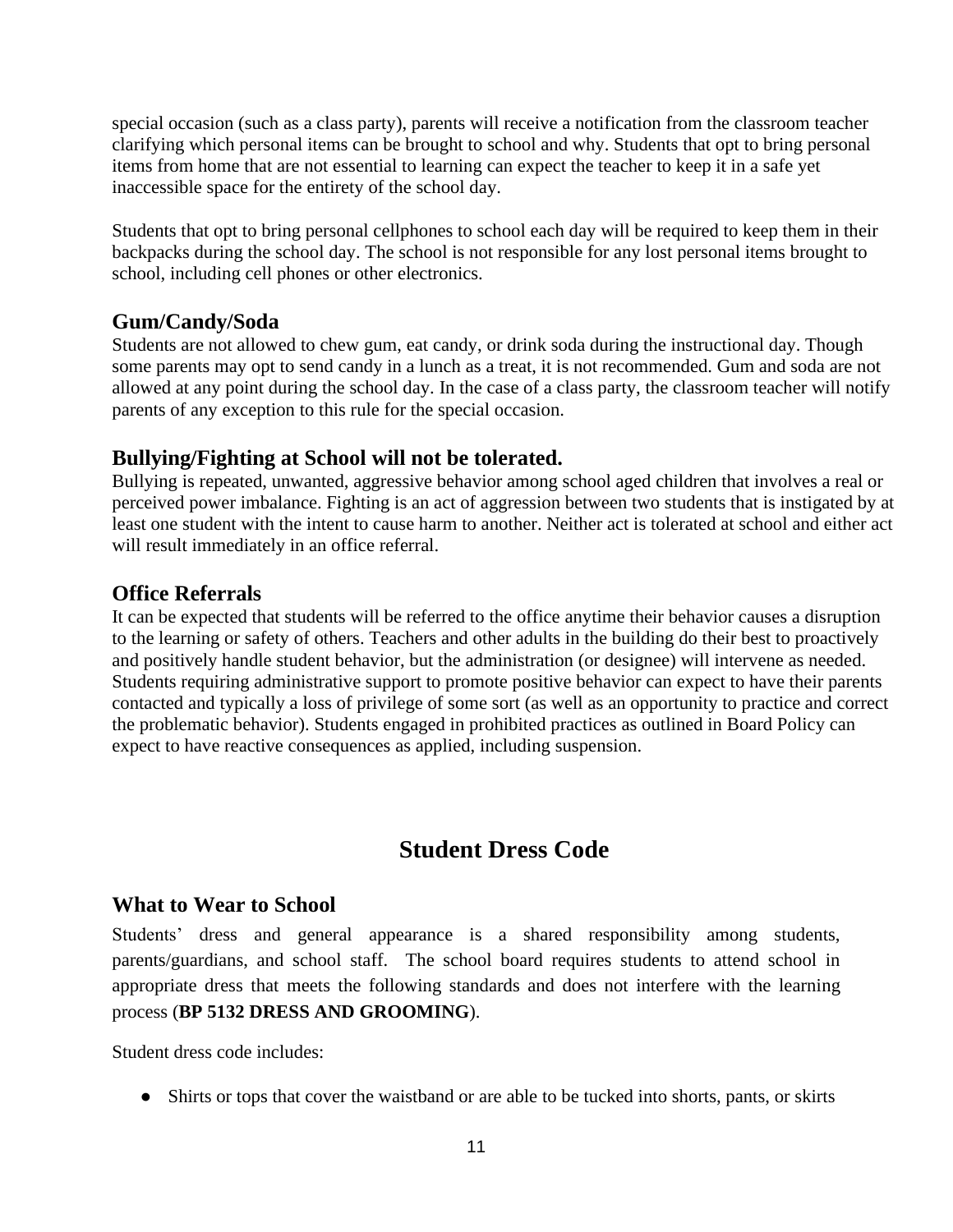covering the midriff. Tank tops that have spaghetti straps *must be covered appropriately.*

- Shorts, dresses, and skirts need to be no higher than three inches above the knee.
- Pants need to fit appropriately.
- Shoes need to be appropriate *and safe* for school. Flip flops and shoes with any sort of wheels are prohibited.
- Apparel cannot be of a sexual nature or display anything that pertains to alcohol, tobacco, other drugs or weapons. Racial, religious, or other prejudices may not be advertised.
- Hats *and hoods* must be removed upon entering the building.

Students wearing inappropriate clothing will be *asked to fix/change their* clothing to adhere to the dress code. If the problem cannot be fixed, the parents will be called for a change of clothing.

#### **How to be Prepared for Recess**

Students need to be prepared for outdoor recess (in addition to waiting outside for a ride to/from school) each day. This includes dressing for wind, rain, snow, and ice. Students go out to recess every day that the temperature is warmer than -15 F. Students that arrive at school unprepared for outdoor recess will be calling home to ask for gear to be brought in. All students will go outside, regardless of the gear they've brought to school. If there is a risk of frostbite, students without ample gear will be required to sit in the office doing schoolwork and the parents will be notified. It is suggested that all students have a winter coat, a hat, mittens or gloves, snow pants, and boots. If any student needs help obtaining the gear needed for winter, the school will provide a complete set of gear to be kept at school for that child. We will not be able to lend gear to students for a day, nor provide additional clothing if a student's outfit becomes wet at recess. In rainy conditions, it is recommended students wear a raincoat with hood, as well as rubber boots.

#### **Lost and Found**

Any items found throughout the building that are unable to be identified as belonging to a specific student will be placed in the bins directly inside the front door of the building. Please check the bins periodically to claim lost items. Any unclaimed items will be donated to charity at the end of each quarter.

# **Emergency and Disaster Procedures**

We conduct safety drills to ensure your child's safety during school hours. The following drills are practiced

**Fire Drills -** Before the 15th of every month (weather permitting). Students practice grabbing their coats and exiting the school building safely and quickly. Attendance is taken outside to ensure that everyone is out of the building.

**Bomb Threat Drills -** Twice a year, one in the first semester and one in the second semester of school. Teachers visually check their rooms for any unidentified/suspicious materials, notify the office and exit the building if necessary.

**ALICE Drills -** Twice a year, one in the first semester and one in the second semester of school. ALICE stands for Alert, Lockdown, Inform, Counter, Evacuate. Announcements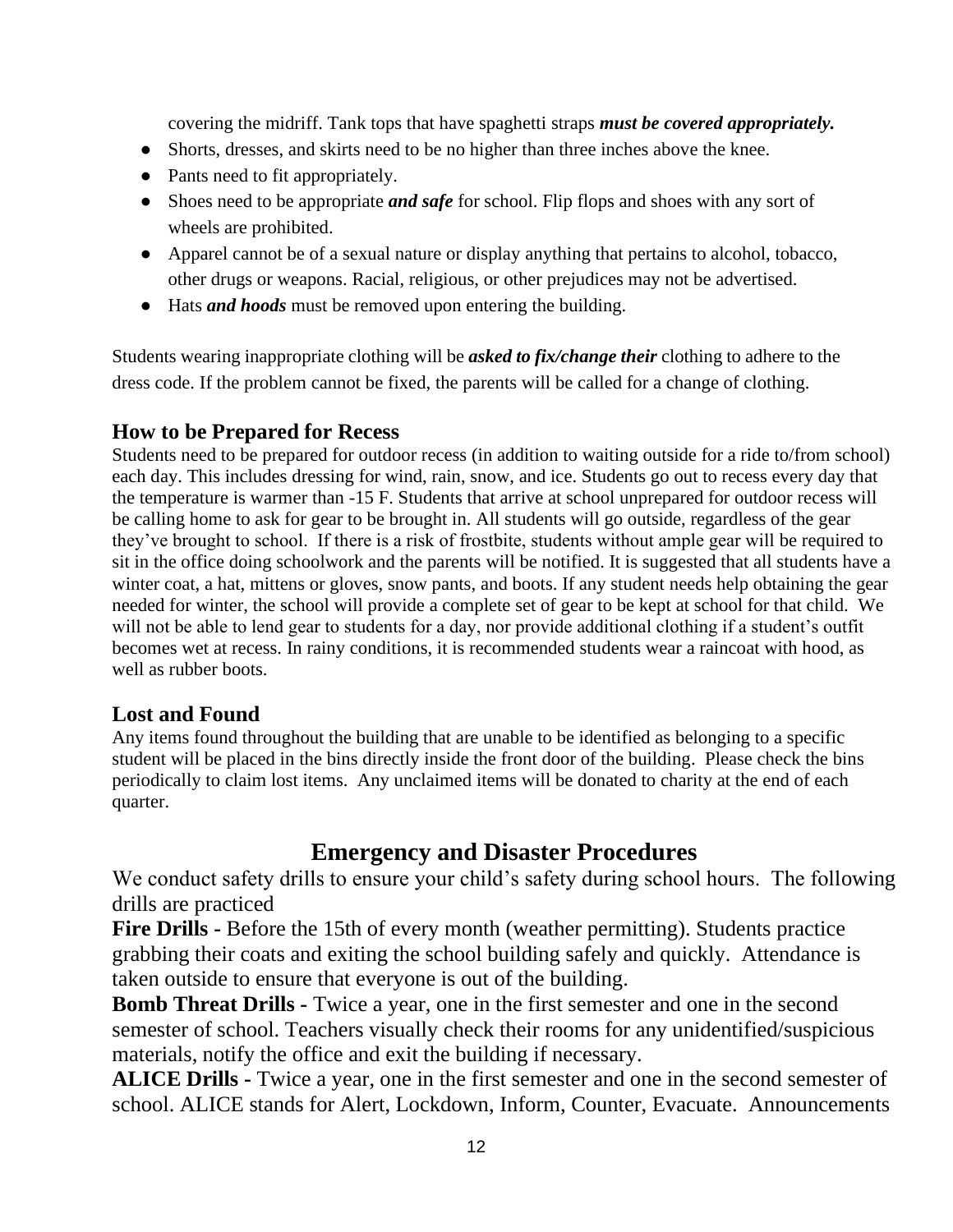are made, teachers **L**ock and close their door as well as cover windows, **I**nformation is given over the loudspeaker or other appropriate manner, **C**ounter techniques are used to distract, confuse and gain control, **E**vacuate the building when it is safe to do so. **Earthquake Drills -** Twice a year, one in the first semester and one in the second semester of school. Students get under desks or tables and stay put until further instructions are given.

**Off-site Evacuation Procedures -** used if building will be inaccessible for a prolonged amount of time. Our off-site evacuation location is the West Lakes Fire Department.

# **School Nursing Care Protocols**

#### **Medication**

It may be necessary for a student to take medication during the school day. All over the counter and prescription medication is to be brought in by a parent or guardian with appropriate documentation from a state acknowledged medical professional. This documentation can be provided by the school nurse and will need to be renewed each school year. Students are not to carry medication on their person at any time. Additionally, all medication will be destroyed unless picked up by the end of the last student school day of the school year.

Prescription medication: All prescription medications must be delivered in the original container with a pharmacy label attached that includes the student's name, medication name, and administration instructions. Additional forms will be necessary in the case of asthma inhalers, emergency epinephrine for allergies, seizure medication, and diabetes medication.

Over the counter medication: Some over the counter medications have been pre-authorized by a physician for use in school if permission is given by the parent/guardian. These medications include Tylenol, Ibuprofen, Benadryl, Zyrtec, antibiotic ointment, tums, Lactaid, and cough drops. Dramamine may be used as an approved medication for field trips. Any other over the counter medication not listed requires authorization in writing by a healthcare provider with prescriptive authority. All over the counter and prescription medication must be FDA approved and regulated and delivered in the original, non-expired container with a manufacturer's label identifying the medication, dosage schedule, and student's name. Vitamins, supplements, and herbals are not permitted at school, as they are not FDA approved or regulated.

Short term medication: Most medication that is prescribed 3 times a day can be given at home before the student comes to school, after school, and again at bedtime, unless it is time sensitive. If it is time sensitive, the second dose can be given at school if proper documentation is obtained. Medication that is prescribed four times a day can be given at school by the school nurse if the appropriate form is completed and on file in the nurse's office. Examples would include short term antibiotics.

Medication administration: All medication administration and procedures will be supervised by the school nurse. Unlicensed school personnel trained by the school nurse may administer medication, except for injections. If a student requires injections, permission for unlicensed staff members to administer must be provided by the parent on a form supplied by the school nurse.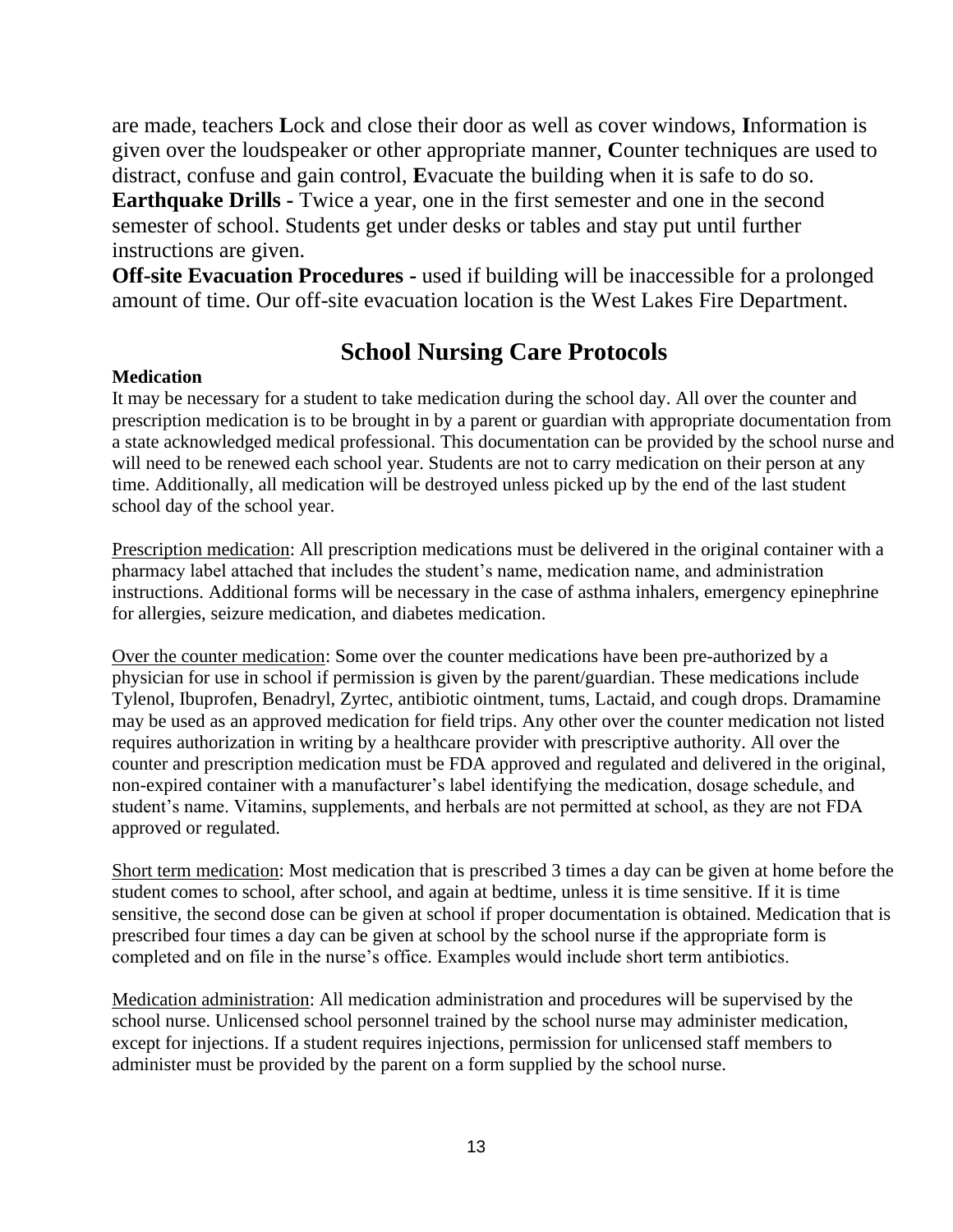#### **Illness or Injury**

Whenever an accident or illness occurs and is of a serious nature, every attempt will be made to contact a parent or guardian. If unable to reach, alternative emergency contact numbers will be used to reach a responsible adult. Please keep all contact numbers current. In the case of life-threatening injury or illness, an ambulance will be called.

In the case of minor injury or illness, the nurse will evaluate the child and notify the parent if symptoms are not improving or are getting worse. The following are conditions that require a student to stay home or be sent home from school to recover and protect other students or staff from illness:

- Fever over 100 degrees in the last 24 hours Diarrhea
- Rash of unknown cause Severe cough
- Recurrent Head lice Conjunctivitis (pink eye)
- Immunizations out of compliance Vomiting
- Impetigo Scabies
- Any reportable communicable disease Cytomegalovirus
	-

Additionally, please report all chronic illnesses or pertinent medical history to the school nurse or on the registration each year.

#### **Spare Supplies for Students**

The nurse's office is stocked with basic supplies for a student in unexpected need such as tampons, pads, hair ties and brushes, underwear, socks, and clothes. It would be prudent for students to come to school with extra supplies or clothes if they have need of them during the day, as the school supplies are limited. Winter gear for school is available for students whose families need assistance. Students will be required to bring their own winter gear every day during the winter months, as the limited winter gear cannot be loaned out when students forget or lose their own gear.

#### **Human Growth and Development Classes**

Each year 4<sup>th</sup> and 5<sup>th</sup> grade students will participate in a class that covers upcoming physical and health changes expected at their age. The students will view a video approved by MSBSD and specific to grade and gender. Opt-out forms will be sent home before the class is scheduled to take place. Students will be expected to participate in the class if they do not return the forms. Previewing the video is available for parents upon request.

#### **Health Screenings**

The following is a list of possible screenings and reviews the school nurse will be conducting:

Immunization reviews: Parents of new to district, pre-school, and kindergarten students will need to provide a completed immunization list or permission to access VacTrak (state online portal for immunization records). Students will be required to be up to date on Alaska State required vaccinations before beginning school and to remain up to date throughout the year.

Hearing, vision, dental and health screening: All new to district students, as well as kindergarteners,  $1<sup>st</sup>$ ,  $3<sup>rd</sup>$ , and  $5<sup>th</sup>$  grade students, and any referred students will be screened for hearing, vision, dental, height/weight, and blood pressure and pulse. Additionally,  $5<sup>th</sup>$  grade girls will be screened for scoliosis, a condition that causes a sideways curvature of the spine.

Additional health screening: Students may be screened for illnesses and head lice as necessary.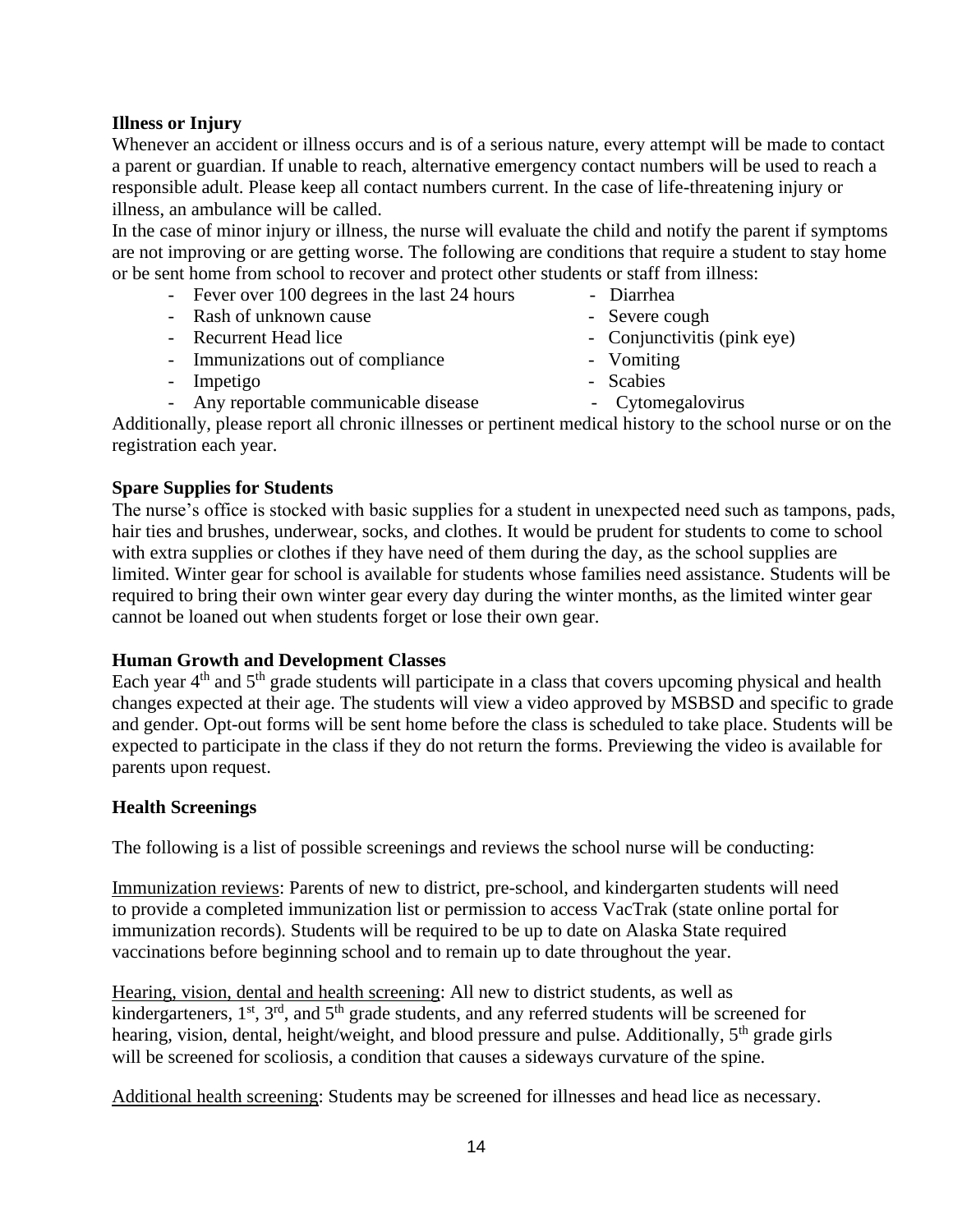# **Resources for Students and Families at School**

## **Meals**

Meadow Lakes Elementary is currently part of the Community Eligibility Provision (CEP) non-pricing meal option available in low-income areas of school districts. Our participation and eligibility for this program allows all students, regardless of individual household income, to eat breakfast and lunch daily at no cost to parents. We still encourage families to complete the [annual application for Free and](https://www.matsuk12.us/Page/25406)  [Reduced Lunch a](https://www.matsuk12.us/Page/25406)s a means to maintain our eligibility for this program and to accurately reflect the community needs for resources (including our access to Title I funds used to supplement each child's education).

Students eat all meals in their classrooms each day. Students that opt to bring meals should home are encouraged to bring meals that can be prepared, eaten, and cleaned up independently. Parents are encouraged to refrain from sending meals requiring microwave preparation.

# **School Counseling**

Meadow Lakes Elementary has access to counseling services for students on an on-going basis, as well as to support students through unexpected or difficult life circumstances. Counseling staff will seek permission from parents prior to meeting regularly with students. Teachers feeling that specific students would benefit from counseling will contact parents prior to making counseling referrals. Parents seeking counseling services for students should contact the classroom teacher.

# **Tutoring**

Tutoring is available using Title I funding each year, before or after school. Tutoring is available to all students needing additional academic support. Parents seeking tutoring opportunities should contact the classroom teacher to sign up or look for available tutoring slots in the tutor schedule.

# **Multi-Tiered System of Support (MTSS)**

Meadow Lakes Elementary is committed to providing high quality instruction and support to promote the highest level of achievement for all students. The Multi-Tiered System of Supports (MTSS) is a framework and a mindset used to provide instruction and support that maximizes the level of academic and behavioral success of all students.

The key components of MTSS include:

- Universal screening of all students early in the school year
- Tiers of instruction that support each student's individual needs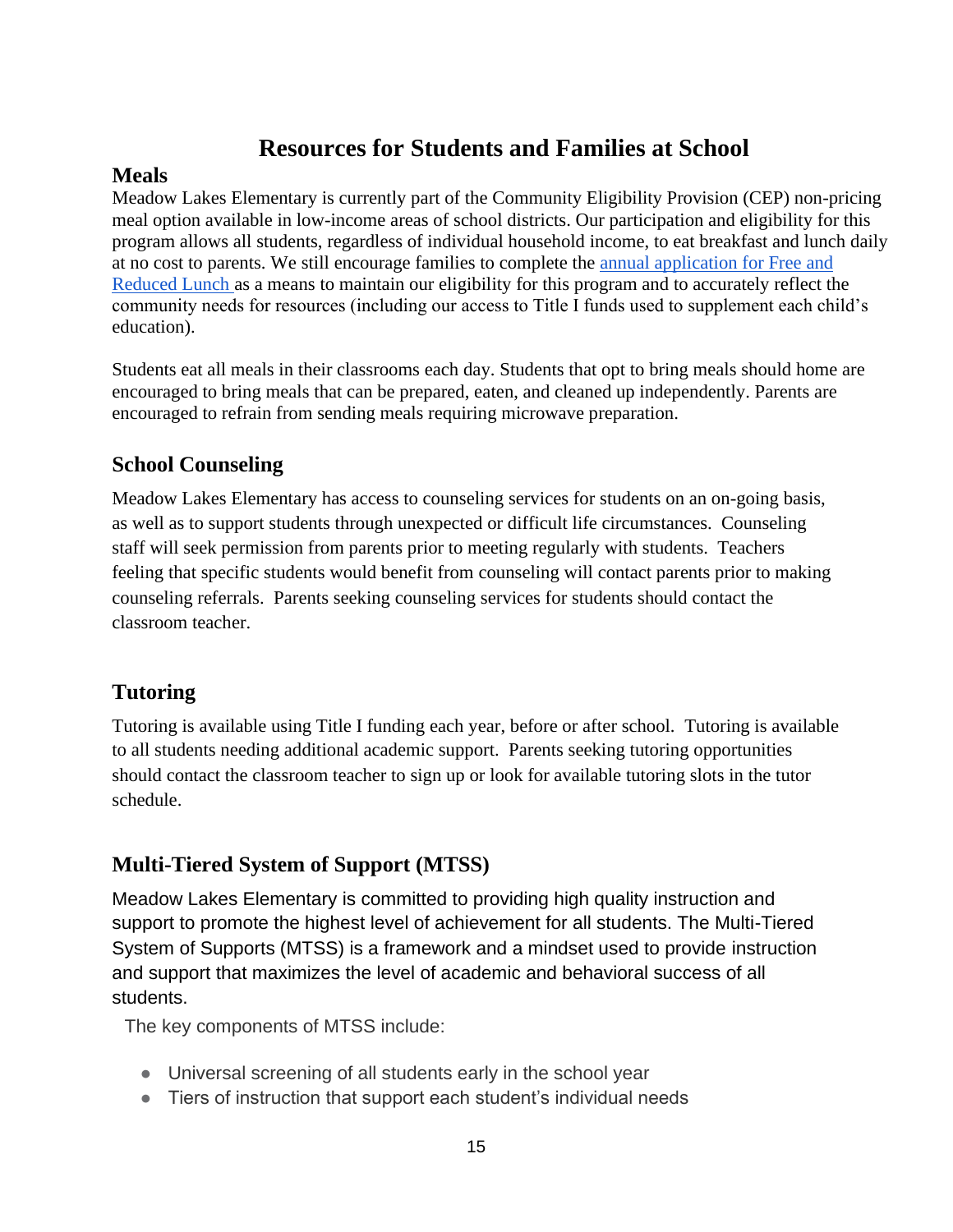- Ongoing data collection and continual assessment to quide instruction
- Schoolwide approach to expectations and supports to support all learners

## **Special Education Programs**

Meadow Lakes Elementary has many different special education programs available to students. Programs currently available include:

- Early Childhood Special Education for students with special needs ages 3-5
- RISE (Reaching Independence through Structured Environments) for students with significant need in the areas of communication, behavior, adaptive, and academic areas and require on-going special education support throughout the school day.
- Resource Teachers for academic areas.
- Intensive Resource for students two or more years behind in academics or with multiple disabilities that require special education support throughout the day.
- Behavior Support Program for students demonstrating social/emotional/behavioral challenges that impact their education.
- Itinerant Related Service Providers: Speech Therapist, Occupational Therapist, Physical Therapist, Adaptive Physical Education teacher, Vision Therapists/Specialists, Audiologist, School Psychologist

If a parent is interested in learning more about how to gain access to any of these (or other Special Education resources), he or she can contact the school psychologist, principal, or classroom teacher.

## **Social Skills Groups**

Meadow Lakes Elementary offers on-going social skills groups for students needing extra practice and/or instruction in the areas of sharing, waiting, taking turns, task completion, following directions, friendship building/maintenance, etc. Students are referred to social skills groups based on information from teachers and parents. Social skills groups typically take place during a student's lunch or recess and are led by trained counselors or the school psychologist. To learn more about accessing these programs for a specific child, please contact the child's classroom teacher.

# **Talented and Gifted Program**

The District Elementary Talented and Gifted (TAG) program offers extracurricular opportunities and academic support to eligible students based on their MAP scores. Second through fifth grade students scoring within the 91st percentile in the areas of reading, language use, and mathematics are referred for further testing into the TAG program. Teachers can refer high-achieving students for the assessment process as well.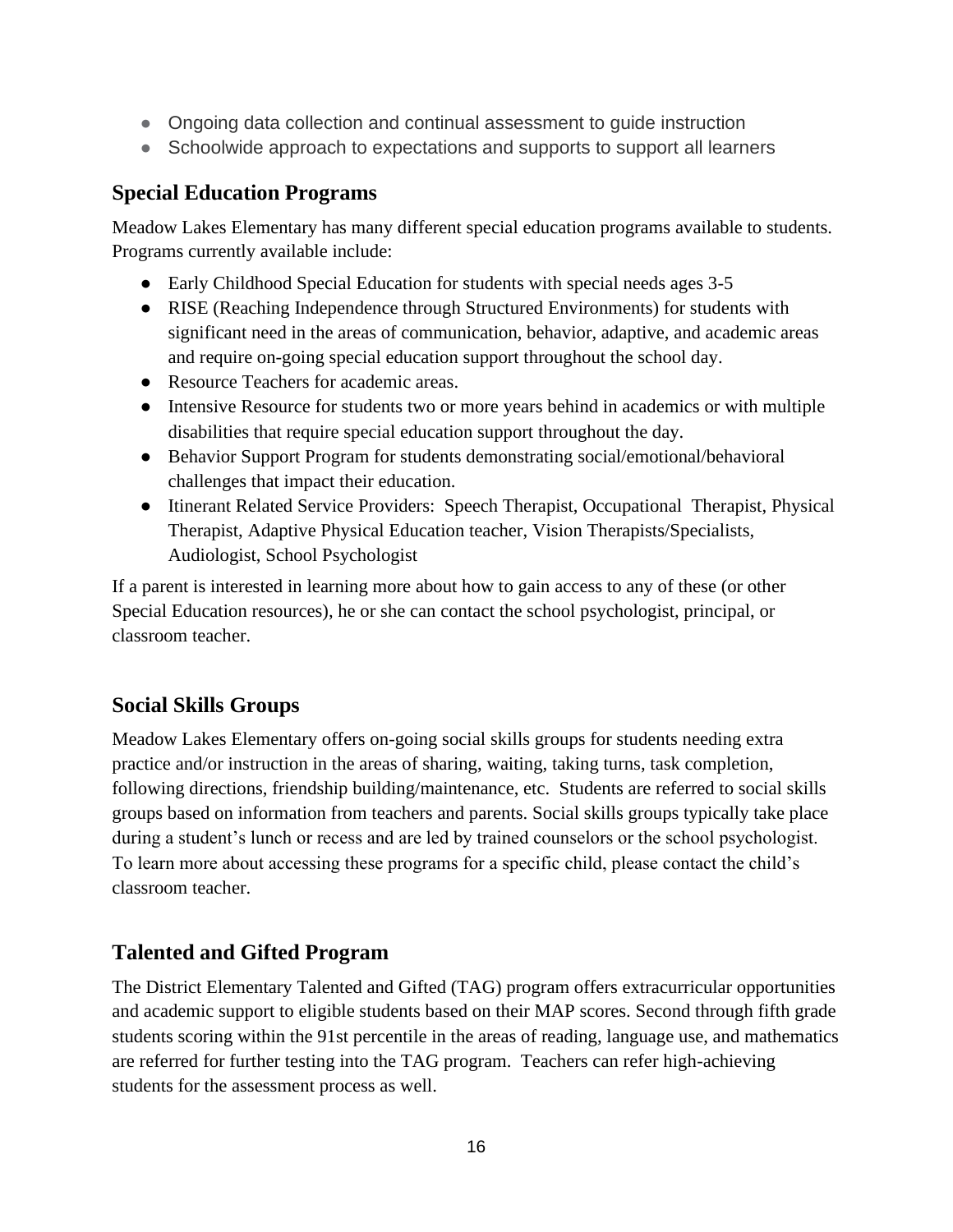## **MLE Library Instruction**

Students will receive instruction in our media center every third school day. During this class period, they will be able to check out and return library books, learn how to use their assigned Chromebook for a variety of school-related activities, be taught how to keyboard and access district-provided email (grades 3 and up), as well as learn about cyber safety and how to spot/report cyber bullying. Students need to return library books each week in order to check out new library books. Books that are lost or damaged may result in the loss of borrowing privileges and/or fines for the family. Grades K-2 can check out one book per visit; grades 3-5 are allowed to check out two books per visit. Parents are encouraged to have conversations with their children regarding family values and which books may or may not align with those values. Staff at school will do their best to encourage children to select books that are appropriate content and skill level for their age and ability.

# **Music Instruction**

Students will receive music instruction every third school day. During this time, students will learn various musical theory, concepts, and be exposed to different instruments, songs, etc., in accordance with Alaska State Standards. Students in grades four and five will also have the opportunity to join various extracurricular music ensembles, such as band, choir, ukulele or other clubs.

# **Physical Education**

Students will have physical education class every third school day. Students are required to participate as best they can in each activity, under the supervision and with the guidance of the PE teacher. Students are required to have a set of "gym shoes" that will remain at school, are free of debris from outdoors, and can be put on prior to gym class each day. Shoes for PE should have lace or velcro ties, and slip-on shoes should be avoided. Students can bring a bottle of water to PE class each time to promote hydration during activity. Students with a medical condition that excludes them from activity will need to provide documentation of that condition from a medical provider to the school nurse.

# **Field Trips**

During typical school years, students will be given an opportunity to attend a minimum of one field trip per academic year. Field trips will be tied directly to academic standards for the specific grade level and parent permission will be required for a student to attend. Parents may opt out of a field trip and an alternative assignment/activity to address the same standards will be provided for a student. All field trips will be at no or low cost to the family. Students are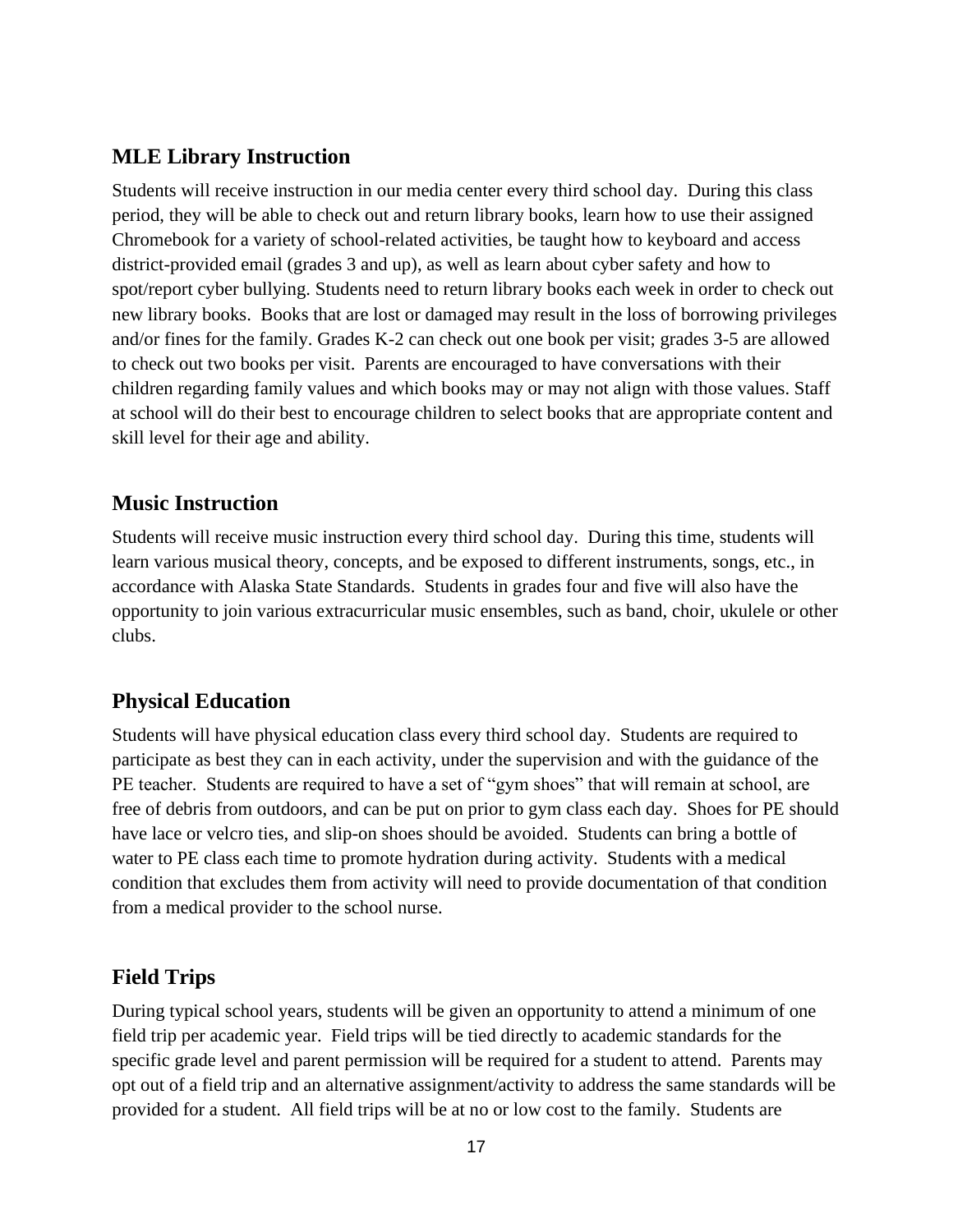expected to behave as well (or better) on field trips, as compared to school. Parent chaperones may be requested from time to time and will be assigned using a lottery system if the number of volunteers exceeds the number of needed chaperones. If a student's recent behavior at school does not reflect a readiness to positively represent our school on a field trip, parents may be asked to attend the trip with the student or the student will remain at school with an alternate activity.

# **Events Happening at School**

## **Parent & Family Engagement Nights**

Quarterly events are held for parents and family members to learn more about how to support student progress and learning. These are free events, open to all Meadow Lakes families. Volunteers are always welcome for planning and assisting with the event!

## **Extracurriculars for Students**

There are a variety of extracurricular events offered throughout the school year, typically for grades 2 and up. Activities will vary year to year based on student interest, staffing availability, and funding. Examples include volleyball, cross country, track and field, basketball, chess club, Battle of the Books, Lego club, Science Olympiad, ukulele, choir, and band. Have an idea for a club or want to be a coach? Contact the office.

## **Classroom Parties**

Classroom parties are a great way to celebrate a classroom community's success as well as create opportunities for positive social interactions for students, teachers, and families. Volunteers are needed from time to time to pull off a successful event. Please watch newsletters from teachers to see details about upcoming parties in classrooms, guidelines for donations or treats, as well as to sign up to volunteer.

## **Student Performances**

Student performances during the school day or evenings will be announced to parents and family members via the school website, social media, and newsletters. Participation in such events is always expected, but definitely not required. If you would like your child to abstain from any type of performance, please do contact your child's teacher. Parents and community members are welcome to volunteer, participate, and attend the event.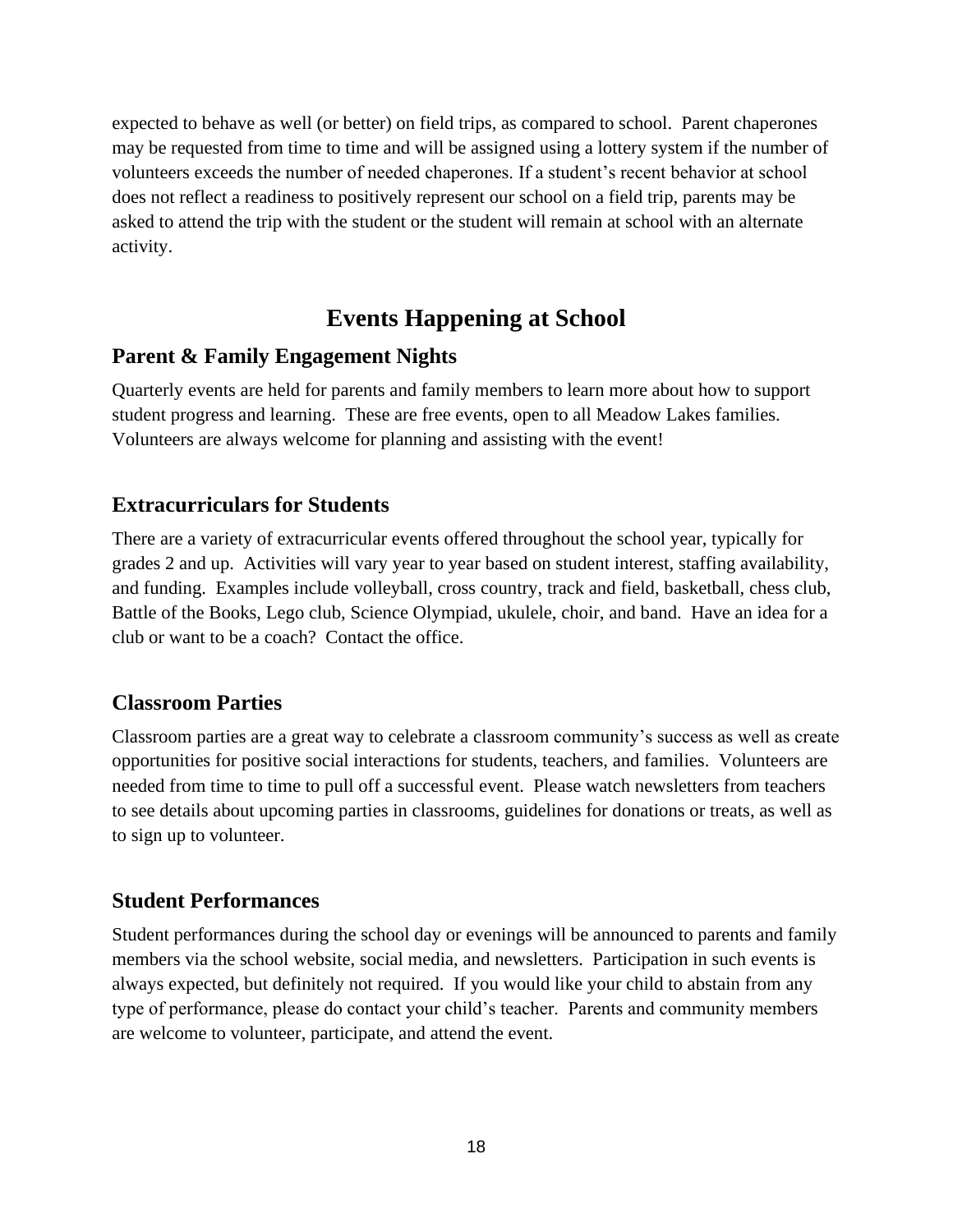# **Partnering with Families**

#### **School Newsletters**

School newsletters are sent via email, mass messaging systems, social media, and are posted on our school website twice monthly. The newsletter will denote upcoming events, inform parents of opportunities for students, and include a message from the school principal. Parents are encouraged to update their contact information in ParentVue if they are not receiving the newsletter regularly. Classroom teachers are expected to send classroom newsletters at least once each month.

#### **Parent/Teacher Conferences**

Parents are encouraged to contact classroom teachers or special education case managers at any point in the school year to discuss a student's progress. Formal Parent/Teacher Conferences are held twice annually, in October and February. Parents will sign up for their desired meeting using an online registration process and can opt to meet in-person, telephonically, or via Zoom with any school staff.

#### **School Staff Directory**

The School Staff Directory can be found on our school website:

<https://www.matsuk12.us/domain/1109>. Teachers are not available for phone calls during the instructional day. Parents can leave voicemails for teachers and can expect a return phone call within 24 hours. If parents need a response prior to 24 hours, they are encouraged to call the office at (907) 352-6100.

#### **School Facebook Page**

The school Facebook page, [https://www.facebook.com/1741PITTMAN,](https://www.facebook.com/1741PITTMAN) is maintained by the administrative team and used to keep parents informed of upcoming events/needs at school. Parents needing to communicate quickly with the school regarding questions, or student needs, should use email or telephone versus commenting on Facebook. The Facebook page will also be used as a means to notify parents of school closure, in conjunction with the school website and mass messaging systems.

#### **School Website**

The school website, [https://www.matsuk12.us/mle,](https://www.matsuk12.us/mle) is maintained in partnership with school and district office staff. The website hosts contact information, club information, and news about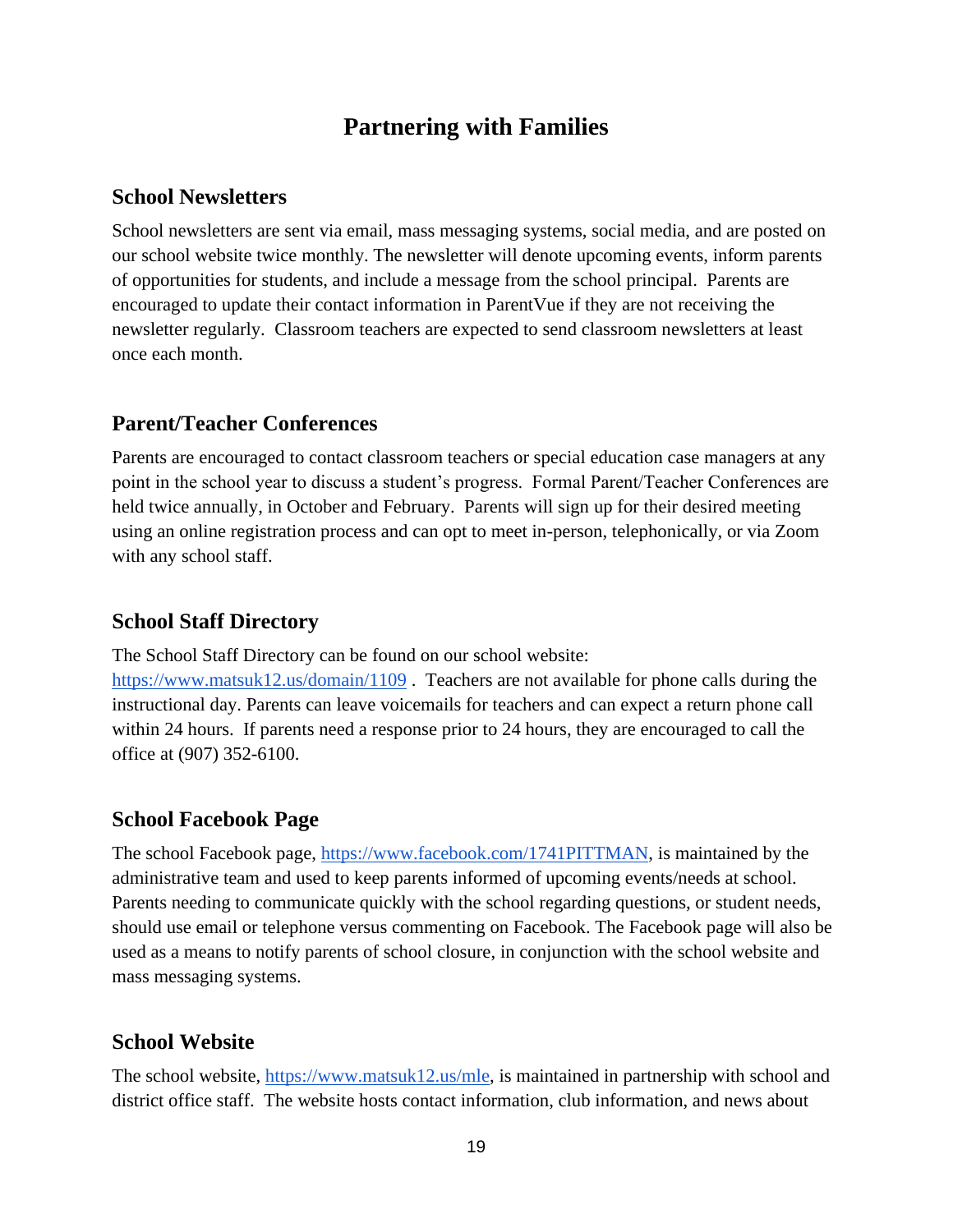upcoming events at school. The website will also be used as a means to notify parents of school closure, in conjunction with social media and mass messaging systems.

# **Mass Notifications**

A Mass Notification system enables School District administrators to record, schedule, send and track personalized voice, email, and text messages within minutes to thousands of families in the Mat-Su Borough School District. These messages may be received by parents for three primary reasons: emergency communication (to reach parents in an emergency situation), community outreach (e.g. reminders of upcoming school events, alerts regarding last-minute changes to schedules, information about school initiatives), and student attendance (notification of a child's absence from school).

# **Parent Requests for Student Class Assignment**

Teachers and the administration work together each spring to build balanced classrooms for the upcoming school year. Staff consider the social, behavioral, and academic needs of each individual student to build classrooms that have a balance of strengths. At this time, Meadow Lakes Elementary does not accept requests for specific teachers/class assignments from parents. However, if there is a specific concern needing to be addressed, parents should contact the school principal.

# **School Supplies**

A list of school supplies will be published in the spring of each school year at various sites including the school and district website. Many popular department stores will also have the school supply lists available on location.

# **Technology**

Meadow Lakes Elementary recognizes technology as a productivity enhancement tool. Student use of District information technology is a privilege, not a right. The parent/guardian is responsible for monitoring student use at home, and away from school. The best way to keep students safe and on-task is to have a parent/guardian present and involved. As part of the Children's Internet Protection Act (CIPA) all school districts are required to provide content filtering services while on school property or connected to school networks. Conversely, internet monitoring at home will be the responsibility of the parent/guardian.

Students at Meadow Lakes Elementary are provided with one Chromebook to be used in the classroom during the school day. During special circumstances (i.e. extended quaritines),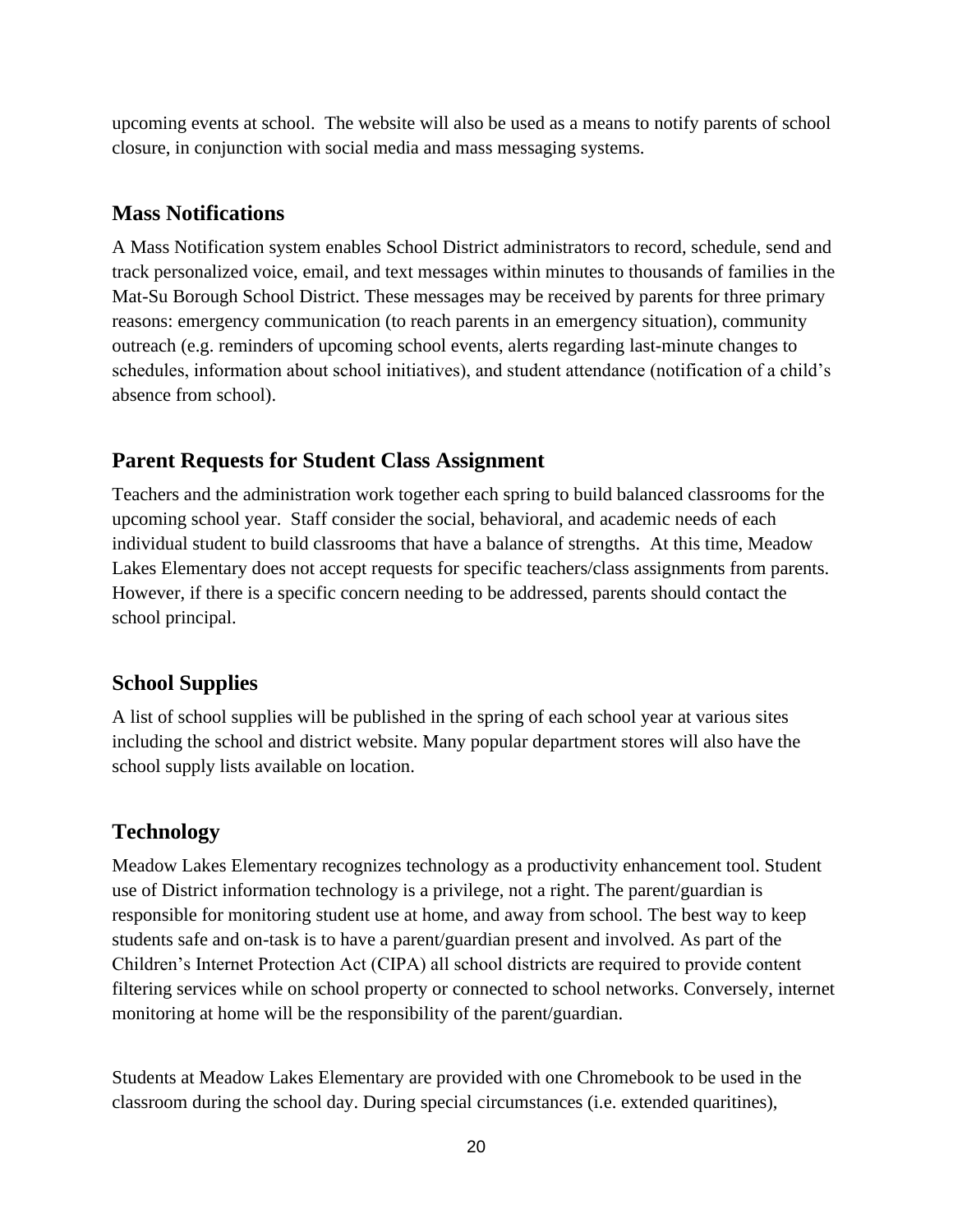students may be allowed to bring their Chromebooks home with them for at home learning. It is vital that both the Chromebook and power cord return to school with the student. Please note that the parent/guardian/student may be responsible for the cost of repair or replacement at the date of loss if the property is not returned, intentionally damaged, lost because of negligence, or stolen, but not reported to school and/or police in a timely manner (no later than the next school day). The full cost of the Chromebook and power cord is approximately \$360.

#### **Volunteer Policy**

Meadow Lakes Elementary encourages parents/guardians and other members of the community to share their time, knowledge and abilities with our students. Volunteers (a person who provides school services without compensation) are an invaluable addition to any school community.

All volunteers will be required to fill out the District Volunteer Application, form SSE03, be positively identified, and checked against the Sex Offender Registry. All volunteers, in addition to the volunteer form and the Sex Offender Registry check, will be required to provide the school principal with an Alaska State Trooper person of interest report. An interest report, when provided, will be acceptable for up to 5 years from the date of the report. This report covers State criminal charges and can be acquired from any Trooper Post.

## **Visiting School during the School Day**

Parents and guardians are encouraged to visit the school. Visits to classrooms must be scheduled with the respective teacher and principal. This will allow the teacher to introduce the parent or observer, review expectations of visitors, and minimize any impact on the classroom climate to which the students are accustomed.

Visitors must report to the main office immediately upon entering the school grounds or building to sign the visitor's log. A visitor's pass is issued to all visitors and must be worn at all times while on school property. This precaution is taken to protect all students and visitors in the event of an emergency.

# **Staff Requirements**

#### **Grading**

Teachers of students in grades 1-5 are required to enter a minimum of two grades per week into their online gradebook for parents to be able to monitor progress. A grade report to students and parents is required on a quarterly basis. These grade reports should go to students within six working days after the end of the quarter. All grades report children's progress using a Standards Based Grading System.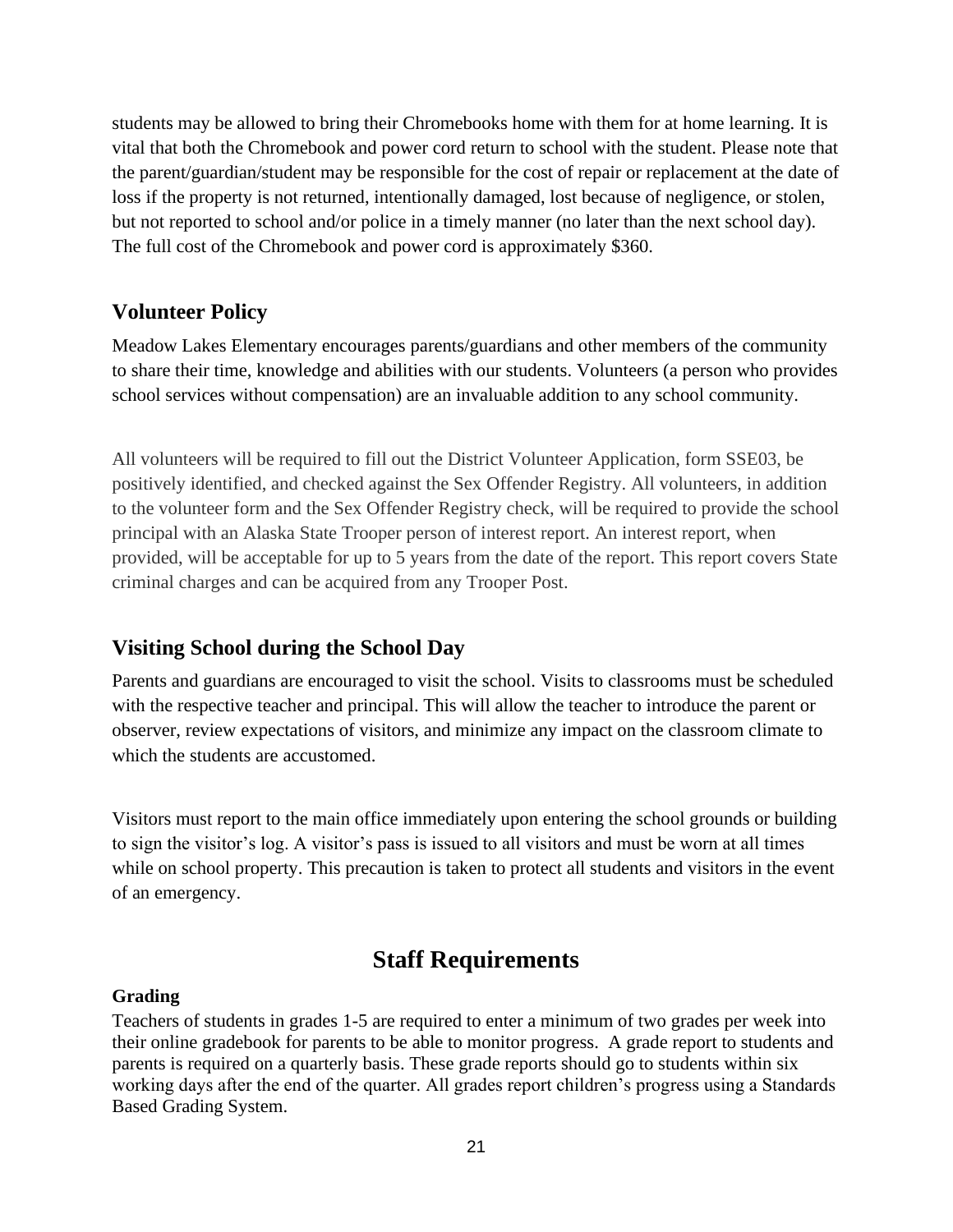#### **Mandated Reporting**

All school staff are mandated reporters. If a staff member suspects that a child is a victim of abuse or neglect, he/she is required by law to report their suspicions. It is the duty of the Office of Children's Services to notify parents of any report of harm interview that takes place at school.

#### **Curriculum / Instruction**

Teachers provide instruction using district-approved curricula. Parents wanting more information about the instructional materials can visit the district website or contact the school.

- **Language Arts -** Meadow Lakes Elementary uses the Open Court Reading program. Open Court Reading is a research-based comprehensive K-5 reading, writing and language arts curriculum that aligns with the knowledge about how students learn to read. Systematic, explicit instruction helps all students master the foundational skills needed to move towards proficiency and achieve reading independently with confidence. Open Court Reading will be used during the 2021/2022 school year and is anticipated to be used through 2023/2024 school year.
- **Mathematics** Meadow Lakes Elementary uses the READY Math program. READY Math will be used during the 2021/2022 school year through 2025/2026 school year. READY Math:
	- Encourages students to develop a deeper understanding of mathematics concepts
	- Builds on students' prior knowledge with lessons that make connections within and across grade levels and directly address the major focus of the grade

All Meadow Lakes Elementary staff work together as a team to meet the learning needs of our students through proper use of the standards and approved curriculum programs. Standards for each grade level and subject area can be found on the [district website.](https://www.matsuk12.us/Page/31575)

#### **Contractual Working Hours**

Teachers are contractually obligated to work 7.5 hours per day (usually 8:45-4:15), including a 45-minute prep time and a 30 minute duty-free lunch. Though teachers may opt to schedule parent meetings during these times, they are by no means required to do so. Please be mindful that a teacher's lunch break most regularly happens when students are at recess; because of this, they are not available to supervise children unable to go to recess for whatever reason.